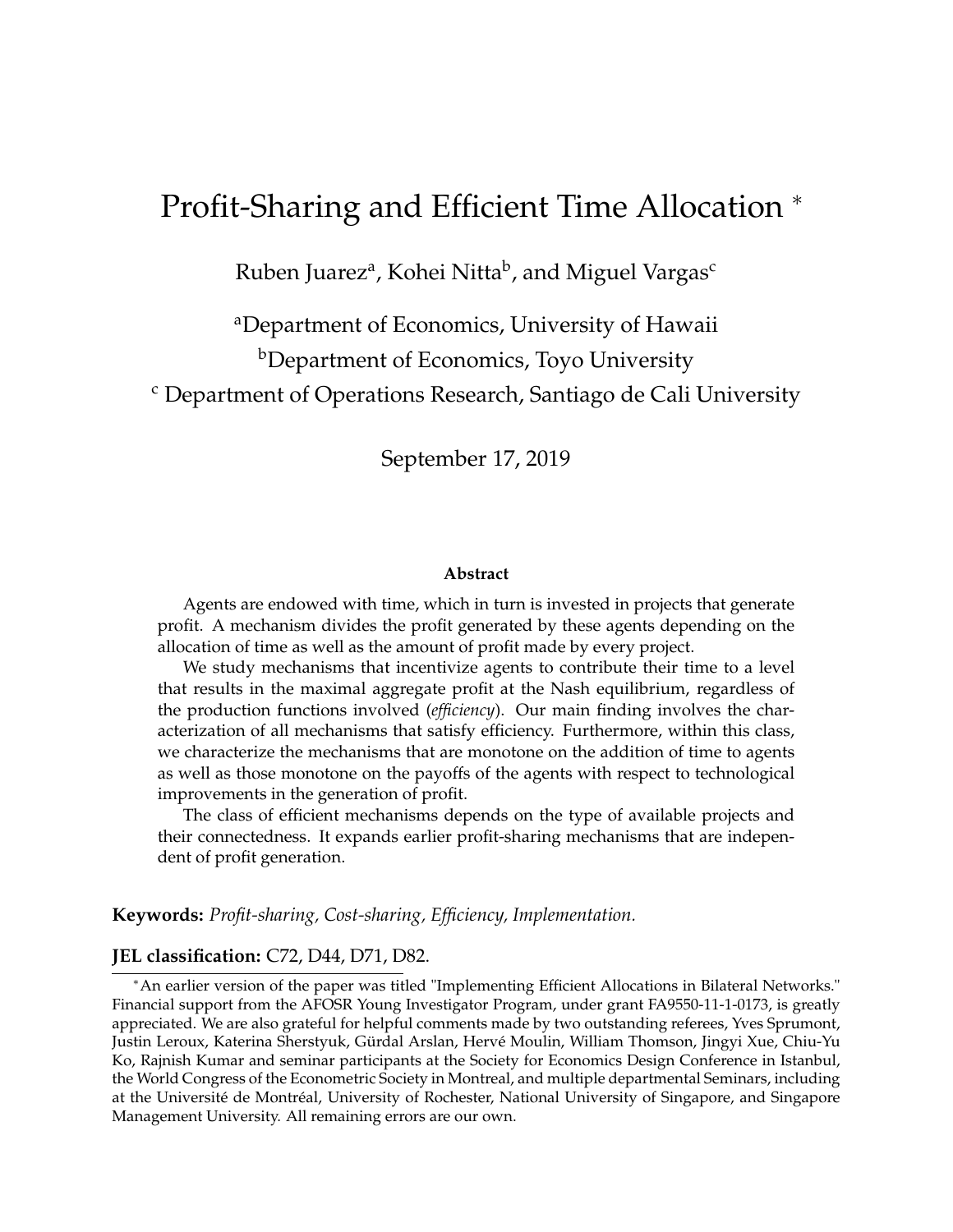## **1 Introduction**

Profit-sharing mechanisms are used widely by companies in order to increase profits. Such mechanisms include direct cash bonuses to employees, who are awarded based on their performance, either individually or collectively. For instance, under an employee stock ownership plan, a company will allocate shares of its stock, hence rewarding its employees based on aggregate profit.<sup>1</sup>

We study profit-sharing mechanisms where a planner (such as the owner, board or manager of the company) is interested in maximizing profits while the agents (employees) are interested in maximizing their own payoff. The design of an effective profitsharing mechanism by a planner requires the alignment of his interests with the payoffs of the agents. Such an alignment has been widely explored in the well-established mechanism design literature under different constraints of information. On the one hand, issues of information concerning the preferences of the agents have been widely studied. For instance, the traditional VCG mechanisms (Vickrey (1961); Clarke (1971); Groves (1973)) are efficient and incentive-compatible mechanisms when the planner does not have information about the preferences of the agents. On the other hand, issues of information concerning the actions taken by agents have been widely studied in the contract theory literature (see Holmstrom (1982) and related literature below). Our work studies a third informational issue, in which agents are more aware of their collective abilities to generate profits than the planner. This information asymmetry happens, for instance, in large companies, where the owner or board of the company sets general profit-sharing policies for employees before the actual production functions are realized (e.g., when hiring the agents). This also happens in dynamic settings where the ability to generate profits might change on a regular basis, and the agents are aware of this change although the planner is not.

While traditional models of profit-sharing limit their scope to a single project/task that generates profit (e.g., Holmstrom (1982)), we study a setting in which multiple projects that generate profits are available. Such profits can be generated by collaborative projects in which multiple agents participate, and the determination of the profits depends on the level of engagement (e.g., the time invested) of the agents participating in the projects. These collaborative settings are common in companies where agents are given the flexibility to choose the projects in which they can work, from law and consulting firms to academia.

<sup>&</sup>lt;sup>1</sup>Employee stock ownership plans are spread widely throughout Silicon Valley start-ups and have created several millionaire employees, for instance at Google, Facebook, and Yahoo.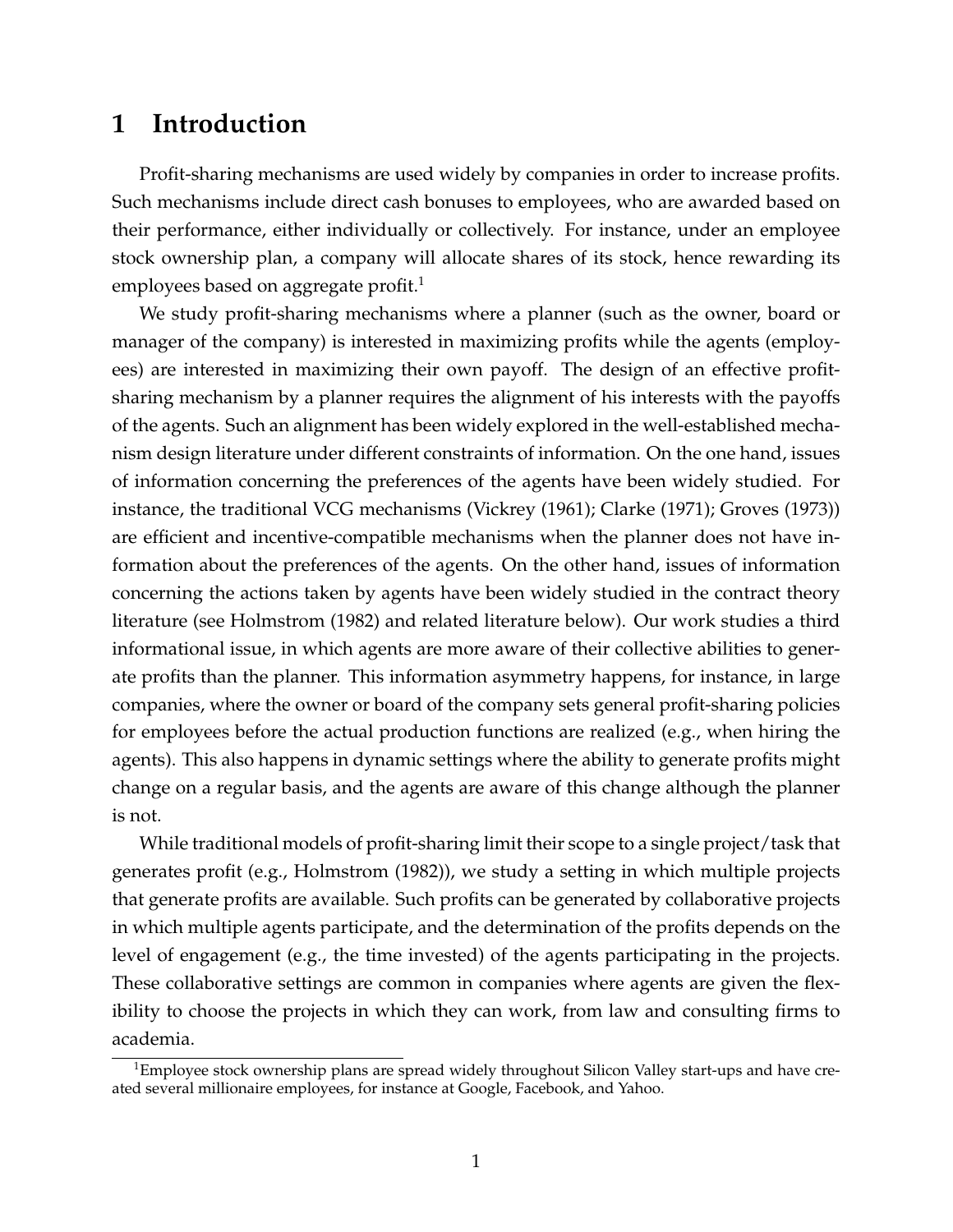To formalize this, we consider a model in which agents decide how to allocate their fixed endowment of time to different projects. Every project can have different production functions that generate profits, depending on the allocation of time by agents. We focus on the case of asymmetric information, whereby a planner does not know any production functions while employees have perfect information in this regard. A mechanism (designed by the planner) assigns payments depending only on the final profit generated by each project and the time allocation of agents to different projects.<sup>2</sup>

The central issue is that, although the planner tries to maximize the total profit of the company, he might not know anything about the production functions. In other words, the planner's goal is to select a payment scheme that incentivizes agents to allocate their time efficiently at a Nash equilibrium for any set of production functions. We call this property *efficiency*. Thus, even though the planner is disadvantaged through a lack of information with respect to the agents, efficiency leads to the first-best outcome for the planner—as if he had full information from the outset.

Consider the proportional sharing mechanism that divides the total profit of each project among agents in proportion to their time allocation for such projects. This mechanism is not necessarily efficient because agents could be incentivized to put more time into projects that provide them with a greater proportion of time, in order to increase their share of the profits of such projects, whereas the company might produce a greater profit when agents invest their time collectively into a single project. To illustrate this notion, consider the following example. There are three agents, named 1, 2, and 3, and three collaborative projects between these agents, namely 12, 13, and 123. Suppose that each agent is endowed with one unit of time that they split between the projects to which they belong, and every project generates profit based on the time allocated by the agents. For instance, suppose that the production functions of such projects are perfect substitutes  $2.5(t_1^{12} + t_2^{12})$  for the project 12, perfect complements  $3(min(t_1^{13}, t_3^{13}))$  for the project 13, and also perfect complements  $6(min(t_1^{123}, t_2^{123}, t_3^{123}))$  for the project 123. The efficient time allocation  $((t_1^{12}, t_1^{13}, t_1^{123}), (t_2^{12}, t_2^{123}), (t_3^{13}, t_3^{123})) = ((0, 0, 1), (0, 1), (0, 1))$  requires all agents to invest their time into the project 123 and generates a profit equal to 6 units. Under proportional sharing, each agent receives 2 units of the profit. However, this is not in equilibrium under the proportional sharing mechanism since agents 1 and 2 both have the incentive

<sup>&</sup>lt;sup>2</sup>In contrast with the traditional literature in contract theory, e.g., Holmstrom (1982), the planner observes the actions of the agents (their time invested at each project) as well as the profit generated by each project, and this information may be used to determine their share of the profit. We assume that agents' time is costless, or alternatively, they are given a fix amount of hours that they need to work (e.g., they work forty hours per week), therefore, the traditional moral hazard issues that often occur in contract theory do not appear in our setting.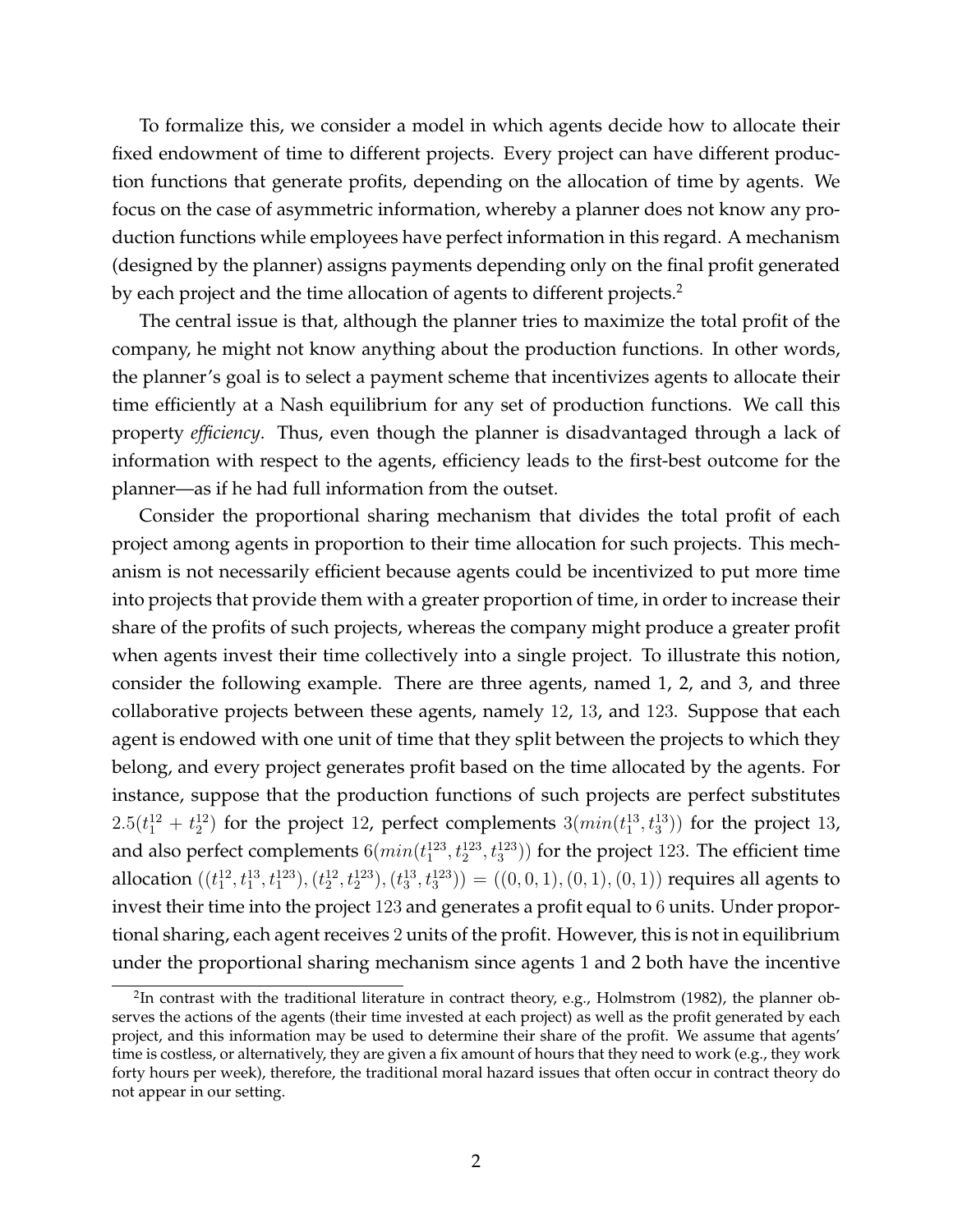to allocate all resources to the project 12, in which case they will each receive 2.5 units of profit instead of 2.

In contrast, consider the average profit sharing mechanism, whereby each agent receives a fixed share of the total profit generated by the company.<sup>3</sup> This mechanism is efficient because, if an agent deviates from the equilibrium that generates the maximum total profit (efficient equilibrium), the total profit of the company will not increase and neither will his payment.

Alternatively, consider the equal sharing mechanism, whereby the profit of every project is distributed equally among agents belonging to each project, irrespective of their time allocation. When the set of feasible projects is of the same size, for instance, if all the projects have size 2, the equal sharing mechanism is also efficient because, if an agent deviates from the efficient equilibrium, the total profit of the company will not increase. Thus, since the profit of the company is the sum of the profit of each project, the aggregated profit of the projects in which this agent participates does not increase, and neither does his payment; however, in general, the equal sharing mechanism is not efficient when projects are different in size.<sup>4</sup>

More generally, consider a mechanism where the payoff of an agent only depends positively on the total (aggregate) profit generated by the projects in which the agent participates, the profits generated by the projects in which the agent does not participate, and the time allocations of other agents. We call these mechanisms *separable*, and they are efficient because if an agent decides to change his time contributions from the efficient allocation, the total output of his projects does not increase. Furthermore, such a change will not affect the profits of the projects in which the agent does not belong nor the time contributions of other agents. Thus, the efficient allocation is a Nash equilibrium at a separable mechanism. The average profit and equal sharing mechanisms are particular cases of separable mechanisms.

Our main finding is the characterization of all the mechanisms that satisfy efficiency and continuity.<sup>5</sup> The class of efficient and continuous mechanisms coincides exactly with the class of separable mechanisms (Theorem 1). The class of efficient, continuous, anonymous, and time-independent mechanisms is narrow and can be described as the linear combinations of equal sharing and average-profit mechanisms, where the weight as-

 $3$ The mechanism can be interpreted as the stock awarding mechanism, through which agents are given a fixed share of stocks in the company, and thus their final allocation of profit depends on the aggregate profit generated.

<sup>4</sup>This can be seen in the example above, where project sizes 2 and 3 exist. Herein, agents 1 and 2 have the incentive to deviate from the efficient equilibrium.

<sup>5</sup>*Continuity* with respect to time allocations and profits generated.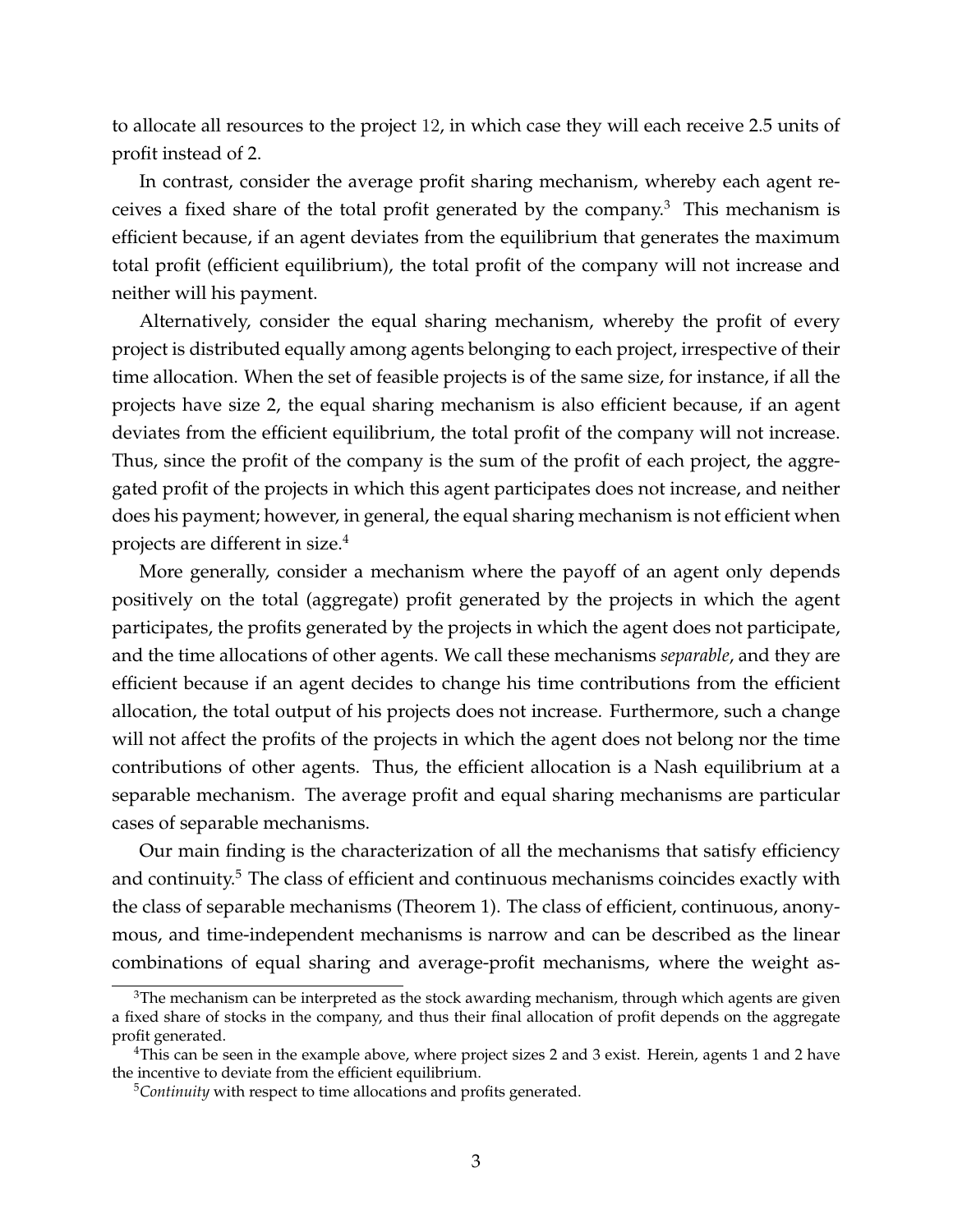signed to the mechanisms depends on the size of available projects that can form (Theorem 2).

We also look at the monotonicity of the payments of agents with respect to increases in their time (*time-monotonicity*) and with respect to increases in the production functions (*technology-monotonicity*).<sup>6</sup> The class of efficient and continuous mechanisms that are robust to these monotonicity properties depends on the connectedness of projects. Agents who are connected (directly or indirectly via the non-empty pairwise intersection of projects to which they belong) should receive a payment that is monotonic in the aggregate profits generated by all connected projects regardless of whether or not the agents belong to such projects (Theorem 3).

### **1.1 Related Literature**

The early work in the contract theory literature identified that when "payoff alone is observable, optimal contracts will be second-best" (Holmstrom et al. (1979)) for individual and team production profit-sharing schemes (Holmstrom (1982)). Therefore, mechanisms that use more information are needed in order to obtain first-best mechanisms. While first-best mechanisms could be achieved in specific settings with limited observability about the individual (Rayo (2007)) or collective performance (Deb et al. (2016)), our model assumes that the actions taken by agents are fully observable and traditional issues of moral hazard do not occur. Instead, our contribution to the contract theory literature comes from studying the case where the planner has no information about the production functions that generate profits. In this setting, our work studies the case where there are multiple projects that generate profit rather than a single one.

The axiomatic and non-axiomatic study of efficient profit-sharing rules in settings without moral hazard has been recently studied. For instance, Juarez et al. (2018) study efficient revenue-sharing rules when the profits are realized in a sequence rather than simultaneously. It characterizes the average profit mechanism and other asymmetric variations that are independent of individual generation and only dependent on the total profit generated. Hougaard et al. (2017) study revenue-sharing when agents are not symmetric, but instead, are ordered in a a hierarchical structure. In Example 4 we discuss the rules characterized by Hougaard et al. (2017) and show that the efficiency of such rules depends on the type of available projects and their interconnectedness.

 $^6$ In particular, time-monotonicity requires that increases in the allocated time of agents should not make them worse off. On the other hand, technology-monotonicity requires that improvements in the technology of projects (represented as increases in the production function at any time allocation) should not make agents worse off, either.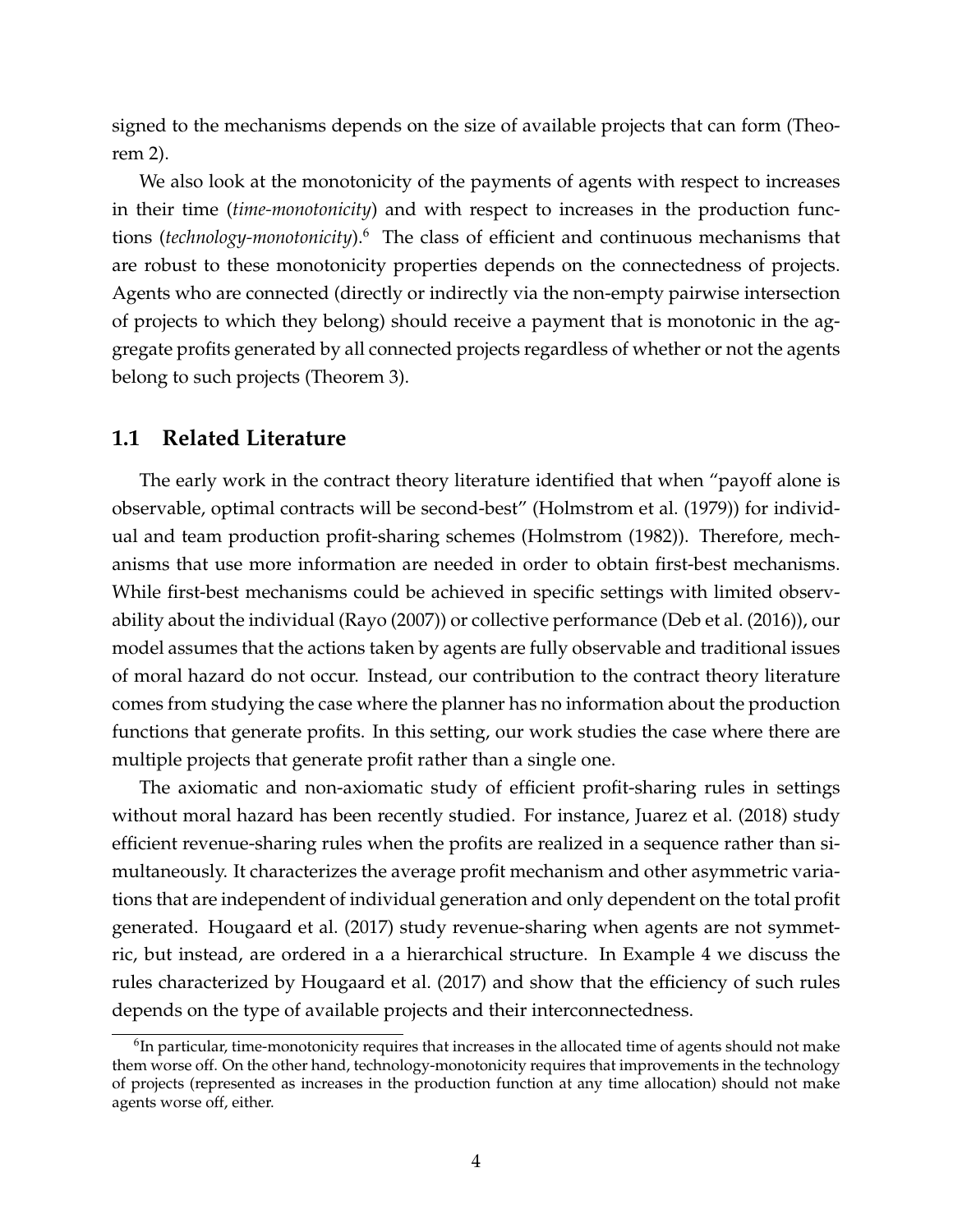Our profit-sharing model has a dual interpretation as a cost-sharing model. This interpretation is achieved by defining a cost-function as the negative of a profit function and a cost-sharing mechanism as the negative of a profit-sharing mechanism. In this dual interpretation, agents contribute time to different tasks that collectively generate a cost, a cost-sharing mechanism divides this cost among agents, agents are interested in minimizing their cost-share, and the planner is interested in minimizing the total cost. Any profit-sharing mechanism discussed hereafter has a dual cost-sharing mechanism and vice versa.

Within the cost-sharing literature, the implementation of the cost-minimizing (efficient) allocation as a Nash equilibrium has been recently explored in related cost-sharing settings and some of the mechanisms characterized in this cost-sharing literature can be extended to our model. For instance, Juarez and Kumar (2013) study a model where agents select paths in a network, which in turn generate some cost that must be divided among the agents. Juarez and Kumar (2013) characterize the average cost mechanism (the dual of the average profit mechanism) and asymmetric variations as the mechanisms that (Pareto-)Nash implement the cost-minimizing network. Hougaard and Tvede (2015) study a cost-sharing model where the cost-sharing rule reported by the planner is only an estimate and may be changed by the planner depending on realized information. Hougaard and Tvede (2015) characterize asymmetric variations of the average cost mechanism where the division of the cost is shared in fixed proportions. The narrow classes of mechanisms characterized by Juarez and Kumar (2013) and Hougaard and Tvede (2015) can be captured by the mechanisms characterized in Theorem 3 and resemble efficient mechanisms when the grand coalition is a feasible project.

To our knowledge, this is the first paper to introduce the implementation of the efficient time allocation for any set of production functions.

### **2 The Model**

Let  $N = \{1, 2, ..., n\}$  be the set of agents in an economy. Groups of agents from N can collaborate in projects that generate profit depending on the time allocation of the agents for each project. $^7$  Formally, let  $\mathcal{P}\subset 2^N\setminus\{\emptyset\}$  be the set of different projects. For instance, if  $P$  contains all subsets of two agents, then every group of two agents can collaborate in a project. If  $\mathcal{P} = 2^N \setminus \{\emptyset\}$ , then any potential coalition can collaborate in a project. Let  $\mathcal{P}_i$ be the set of groups from P that contains agent i, and let  $\mathcal{P}_{-i}$  be the set of groups from P

 $7$ For simplicity, we assume that there is no repetition in the projects, although a similar argument can be made when projects repeat.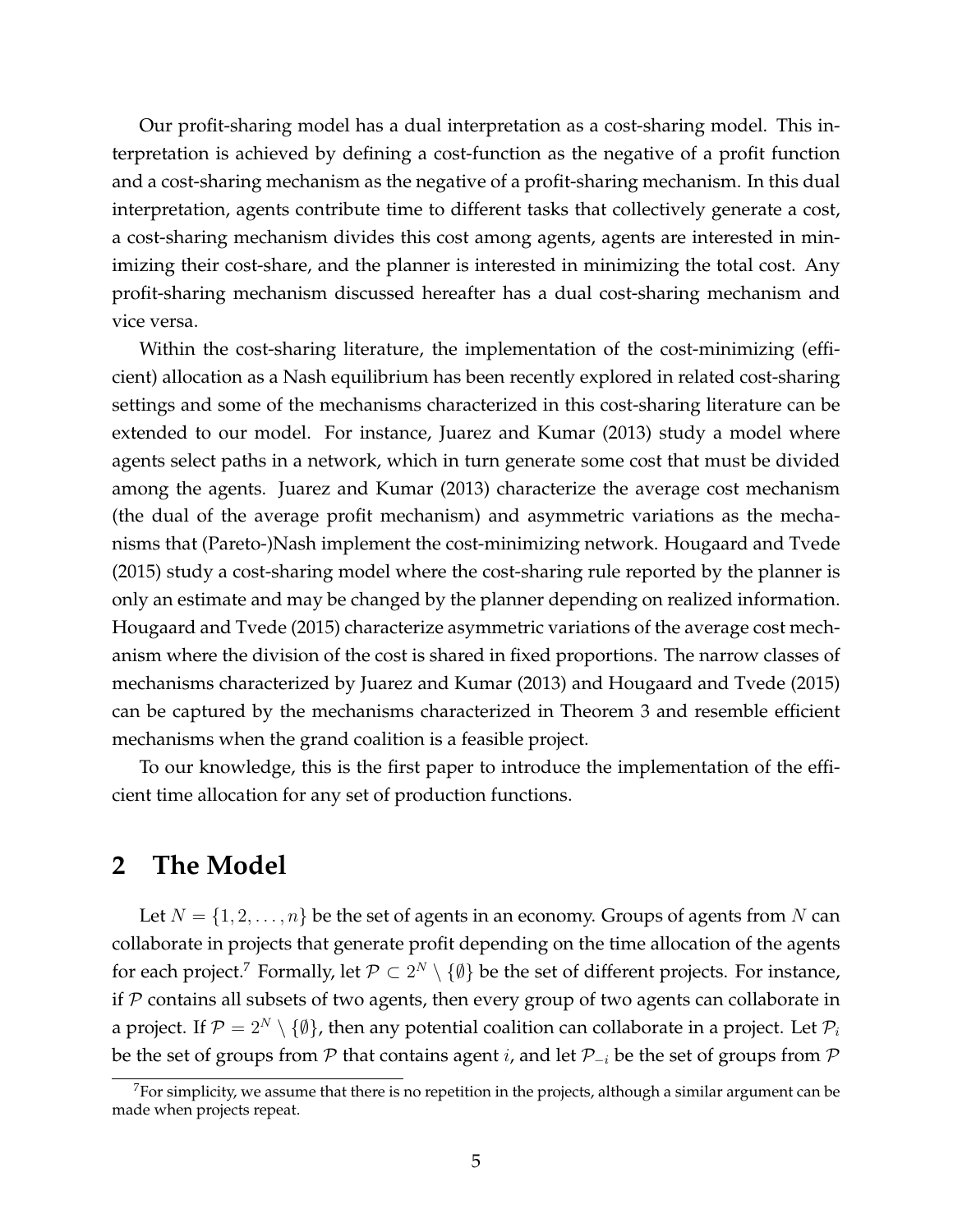that do not contain agent *i*. For the rest of the paper, we fix the agents  $N$  and the group of projects P.

Every agent *i* is endowed with  $T_i$  units of time, which he can split between the projects in which he participates. We will denote by T the vector  $(T_1, T_2, \ldots, T_n)$ . Let  $t_i^P$  be the time that agent  $i$  spends on project  $P$ . The set of time allocations of agent  $i$  is the set  $D_i^{T_i} = \{t_i \in \mathbb{R}_+^{\mathcal{P}_i} \mid \sum_{P \in \mathcal{P}_i} t_i^P = T_i\}$ . Let  $\mathbb{D}^T = \Pi_{i \in N} D_i^{T_i}$  be the set of time allocation profiles. In this section, we fix the time endowments  $T = (T_1, T_2, \ldots, T_n)$ . Section 3 will look at the possibility of changes with respect to time endowments T.

Every project generates profit. We assume that regardless of how agents allocate (or mis-allocate) their time, no project can have a negative profit. Let  $\mathbb{F} = \mathbb{R}_+^{\mathcal{P}}$  be the set of vectors of profits for all projects. For a given  $F \in \mathbb{F}$ , the amount  $F^K$  is the profit generated by project  $K \in \mathcal{P}$ .

**Definition 1** (Mechanisms). *Consider a vector of times*  $T = (T_1, T_2, \ldots, T_n)$ *. A mechanism at* T is a function  $\varphi^T: \mathbb{D}^T \times \mathbb{F} \to \mathbb{R}^n_+$  such that

$$
\sum_{i=1}^{n} \varphi_i^T(t, F) = \sum_{K \in \mathcal{P}} F^K.
$$

When there is no confusion, we write  $\varphi^T$  simply as  $\varphi$ .

A mechanism's inputs are the different time allocations and profits for every project. The output is a full distribution of the total profit given to agents. Despite the agents having full information about the production functions, the planner does not elicit this information. We have several motivations for this approach. From the practical perspective, not obtaining this information from agents imposes fewer communication requirements between the planner and agents. From the applied side, most profit-sharing mechanisms currently used, such as the stock-ownership plan, elicit minimal information from agents and instead rely on realized information (i.e., the profits generated by agents and their time spent in different projects) as well as agents' characteristics (e.g., seniority, type of work, etc.). Our results below will validate our approach since, surprisingly, gathering these reports would be unnecessary paperwork as the planner can achieve the first-best without them.

In contrast with traditional mechanisms in quasi-linear domains, such as the VCG mechanisms (Vickrey (1961); Clarke (1971); Groves (1973)), we restrict our mechanisms to be budget-balanced. In other words, we assume that the full (or a fixed fraction of the) profit generated is divided among the agents.<sup>8</sup> The case when the planner divides

<sup>&</sup>lt;sup>8</sup>Allocating all profit to agents is assumed without loss of generality. This can be extended easily to the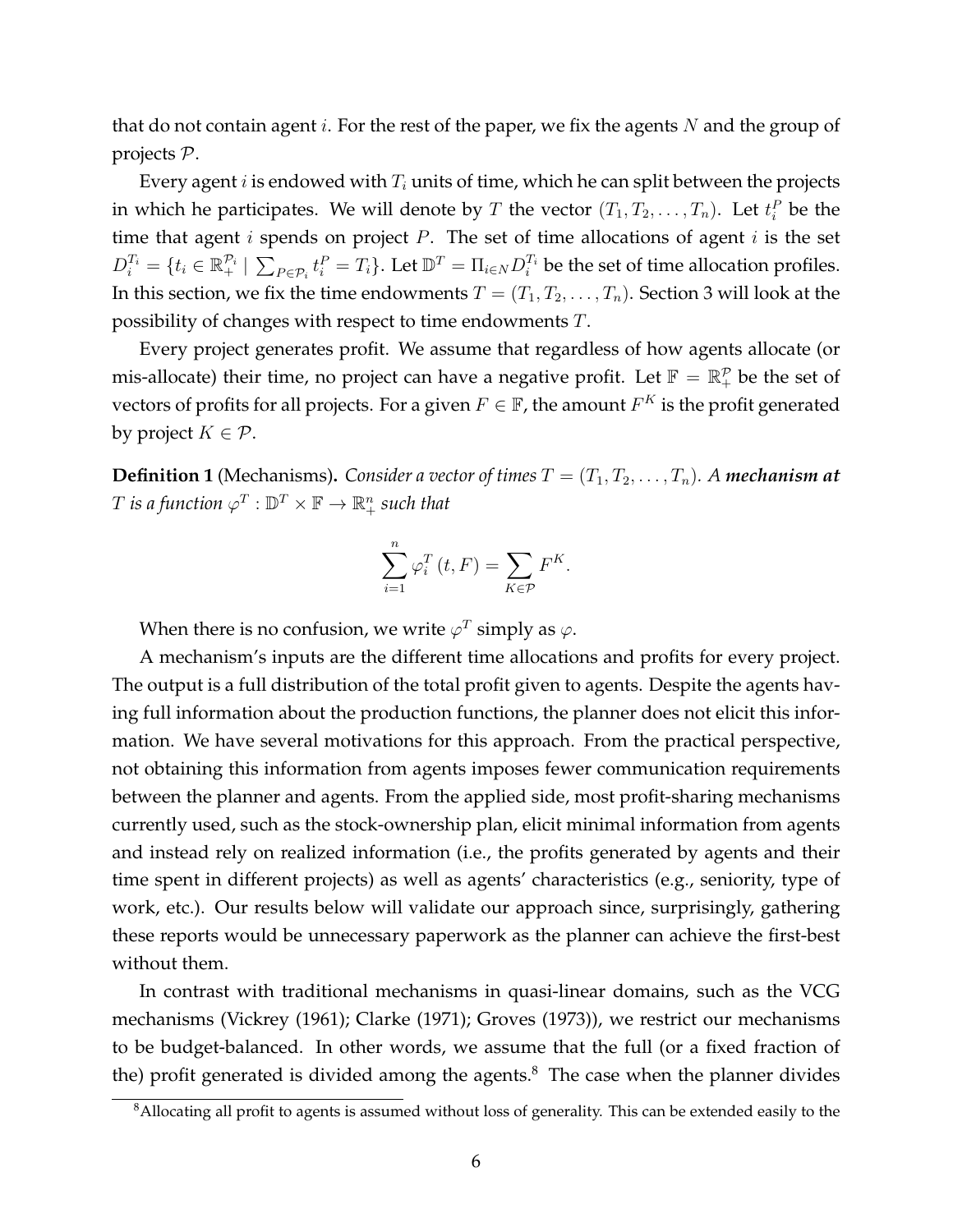the full profit among the agents can be interpreted as a joint ownership (e.g., law-firms or a joint business venture). We note that this assumption is widely used in the costsharing literature and other body of literature for the division of a fixed divisible resource (such as a dollar) depending on the agents' reports (de Clippel et al. (2008); Tideman and Plassmann (2008); Mackenzie (2015)). In contrast with this literature, our work does not assume that the resource is fixed, but instead the amount to share is determined by the time contributions of the agents.

**Example 1.** *A. Average profit mechanism: The final profit of the entire company is divided equally among all members. That is, for any*  $i \in N$ ,

$$
\varphi_i(t, F) = \frac{1}{n} \sum_{K \in \mathcal{P}} F^K.
$$

*B. Equal sharing mechanism: The final profit produced by project*  $K \in \mathcal{P}$  *is shared equally among agents in* K*. The total share belonging to every agent is the sum of his shares in the projects. That is, for any*  $i \in N$ *,* 

$$
\varphi_i(t, F) = \sum_{K \in \mathcal{P}_i} \frac{F^K}{|K|},
$$

*where*  $|K|$  *is the number of agents in project*  $K$ *.* 

*C. Proportional sharing mechanism: The final profit produced by project* K *is shared in proportion to the contribution of time made by the agents in* K. That is, for any  $i \in N$ ,

$$
\varphi_i(t, F) = \sum_{K \in \mathcal{P}_i} Pr_i^K(t^K) F^K, \text{ where } Pr_i^K(t^K) = \begin{cases} \frac{t_i^K}{\sum_{j \in K} t_j^K} & \text{if } \sum_{j \in K} t_j^K > 0\\ 0 & \text{if } \sum_{j \in K} t_j^K = 0 \end{cases}
$$

*D. Generalized equal sharing Mechanism: Every agent's share is a fixed proportion of the profit generated by the projects in which he participates and the unallocated profit of the projects in which he does not participate. Formally, consider any collection of projects*  $P$  ⊂  $2^N\setminus\{\emptyset,N\}$  and positive individual shares  $\gamma_1,\gamma_2\dots,\gamma_n$  such that for any project  $K\in\mathcal{P}$  , the aggregate shares in this project do not exceed 1,  $\sum_{j\in K}\gamma_j\leq 1.$  For any individual agent i*,*

case where agents receive a fixed percentage of the profit, as is the case for yoghurt company Chobani, which ensures a fixed 10% share of the profit is transmitted to its employees.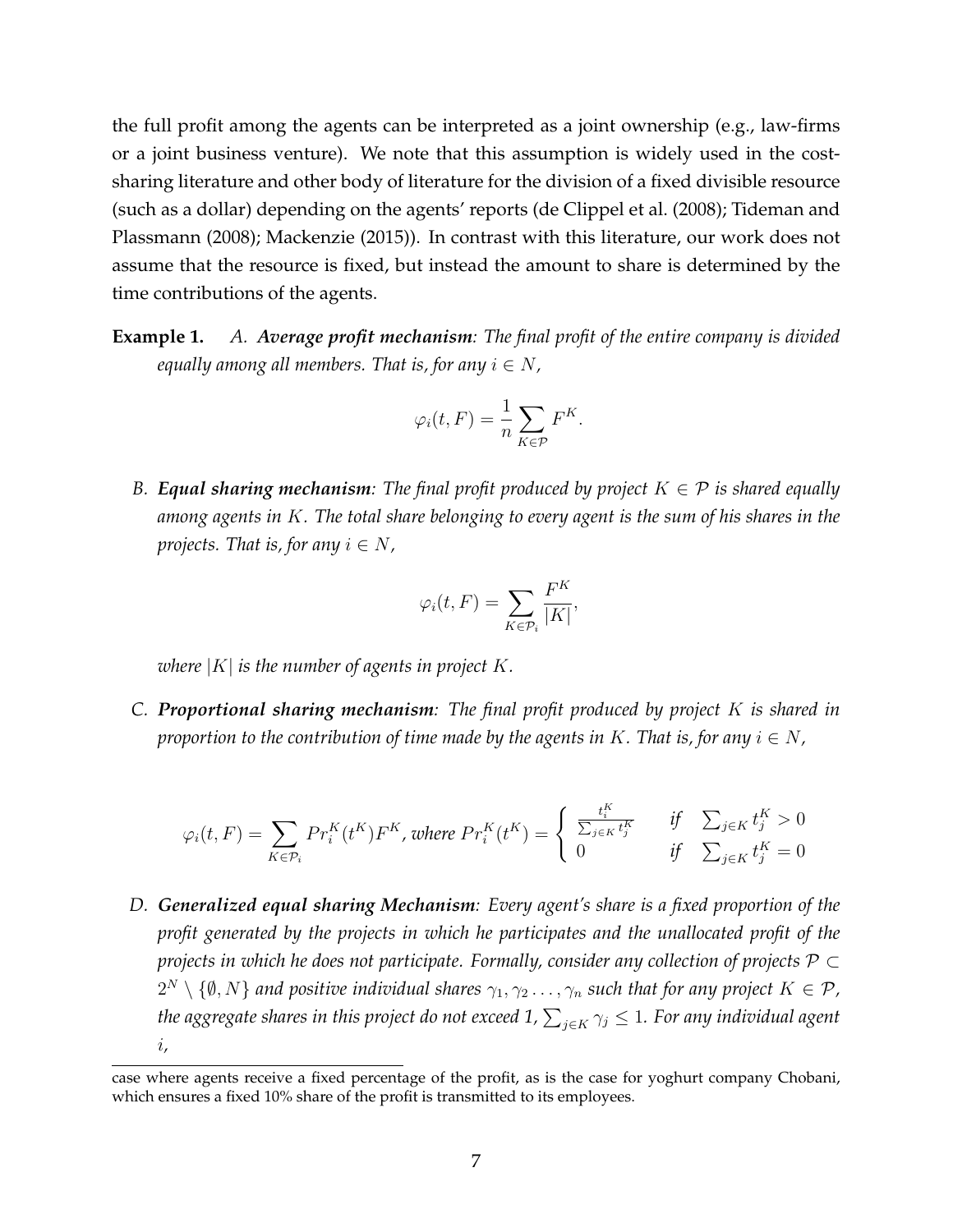$$
\varphi_i(t,F) = \gamma_i \sum_{K \in \mathcal{P}_i} F^K + \sum_{M \in \mathcal{P}_{-i}} \frac{\gamma_i}{\sum_{l \in N \setminus M} \gamma_l} \left(1 - \sum_{j \in M} \gamma_j\right) F^M.
$$

*E. Altruistic Mechanism: The profit generated by each project is equally divided among the agents outside the project. For any individual agent* i*,*

$$
\varphi_i(t, F) = \sum_{B \in \mathcal{P}_{-i}} \frac{F^B}{|N \setminus B|}
$$

Note that average profit, as well as the equal sharing, generalized equal sharing and altruistic mechanisms, are independent of time allocation. On the other hand, the proportional sharing mechanism is dependent on time allocation. Any convex combination of mechanisms is also a mechanism.

#### **2.1 Efficiency and other desirable properties**

In order to formalize our game, let  $f = (f^K)_{K \in \mathcal{P}}$  be the vector of production functions, where  $f^K : \mathbb{R}_+^K \to \mathbb{R}_+$  is a continuous and non-decreasing function in each variable. Let  $F$  be the set of production function vectors.

We study the perfect information non-cooperative game, where each agent is fully informed of the production functions, and they should allocate their time resource between different projects in which they participate based on these production functions. Formally, the strategy of agent  $i$  is a function from  ${\cal F}$  to  $D_i^{T_i}$  that assigns a time allocation to every production function vector. Let  $\mathcal{S}_i$  be the set of functions from  $\mathcal{F}$  to  $D_i^{T_i}$ . The payoff of an agent depends on his own and others' time allocation, production functions and the outcome of the mechanism.

**Definition 2** (Non-cooperative Game  $G^{\varphi,f}$ ). *Given a mechanism*  $\varphi$  *and production function*  $\emph{vector $f\in\mathcal{F}$}$  , we study the  $\emph{non-cooperative game $G^{\varphi,f}=[N,( \mathcal{S}_1,\ldots, \mathcal{S}_n)$,} (\pi_1^{\varphi,f})^T$$  $\binom{\varphi,f}{1},\ldots,\binom{\varphi,f}{n}$ *where*

- the  $strategy$   $space$  of agent  $i$  is  $\mathcal{S}_i$ ;
- *- the payoff function of agent* i *at the vector of strategies* (S<sup>i</sup> , S<sup>−</sup>i) *is*

$$
\pi_i^{\varphi,f}(S_i, S_{-i}) = \varphi_i\left((t_i, t_{-i}), \left[f^K(t^K)\right]_{K \in \mathcal{P}}\right), \quad \text{where } t_j = S_j(f) \,\forall j \in N.
$$

Under a production function vector, a profile of strategies generates outputs for different projects. We say a strategy is efficient if it produces a larger output for any set of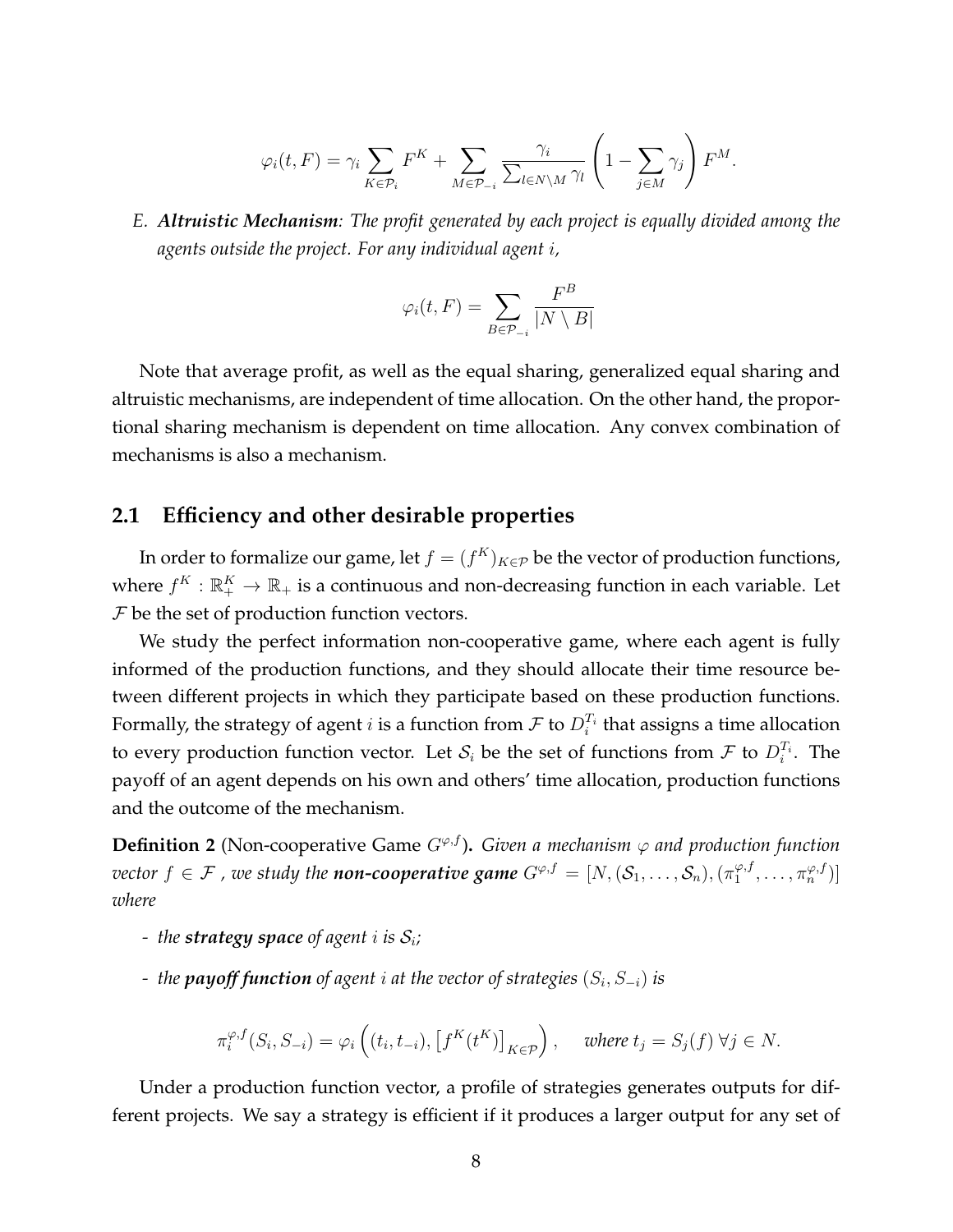production functions. We define an efficient mechanism as one that supports the efficient strategy as a Nash equilibrium.

**Definition 3** (Nash Equilibrium and Efficiency).  $S_1^*, S_2^*, \ldots, S_n^*$ ) *is a Nash equilibrium* of the game  $G^{\varphi,f}$  if

$$
\pi_i^{\varphi,f}(S_i^*, S_{-i}^*) \ge \pi_i^{\varphi,f}(S_i, S_{-i}^*), \quad \forall i \in N, S_i \in \mathcal{S}_i.
$$

• A *profile of strategies*  $(S_1, S_2, \ldots, S_n)$  *is efficient in the game G<sup>* $\varphi$ *,f if for any other strat-*</sup> *egy* S˜*,*

$$
\sum_{K \in \mathcal{P}} f^K(t^K) \ge \sum_{K \in \mathcal{P}} f^K(\tilde{t}^K), \quad \text{where } t_i = S_i(f) \text{ and } \tilde{t}_i = \tilde{S}_i(f).
$$

• *A mechanism is efficient if the game*  $G^{\varphi,f}$  *has at least one Nash equilibrium formed by a profile of efficient strategies.*

In contrast with stronger notions of efficiency where all Nash equilibria are required to be efficient, we consider a weaker notion where *at least one* Nash equilibrium is efficient. To see that under our definition there could exist some inefficient Nash equilibrium profiles, consider three agents  $N = \{1, 2, 3\}$ , four projects  $P = \{\{1\}, \{2\}, \{3\}, N\}$ ,  $T = (8, 8, 8)$ and  $f^{\{k\}}(t_k^{\{k\}})$  $\binom{\{k\}}{k} = t\binom{\{k\}}{k}$  $\{k^{k}\},\, k=1,2,3,\, f^N(t^N_1,t^N_2,t^N_3)=(3+\epsilon)\min\{t^N_1,t^N_2,t^N_3\}.$  Under the equalsharing mechanism, the efficient Nash equilibrium corresponds to the case where each agent devotes the 8 units to project N. Nevertheless if each agent  $i$  devotes the 8 units to project  $\{i\}$  is another Nash equilibrium, but it is not efficient. In our model, there is no mechanism such that all Nash equilibria are efficient. Therefore, our weaker notion of efficiency is necessary.

As discussed in the introduction, the average profit mechanism is efficient, while the equal sharing, generalized equal sharing and altruistic mechanisms are efficient only for narrow sets of available projects. This will be formalized in Section 2.2.

Another basic requirement for a mechanism is continuity, which states that in every problem, small changes on time allocations or profit generation should have a small impact on the redistribution of profits. Such small changes might happen, for instance, due to measurement errors, and we require for our mechanism to be robust with respect to these errors.

**Definition 4.** A mechanism  $\varphi$  is **continuous** if the function  $\varphi : \mathbb{D}^T \times \mathbb{F} \to \mathbb{R}^n_+$  is continuous.

All the mechanisms studied in this paper are continuous.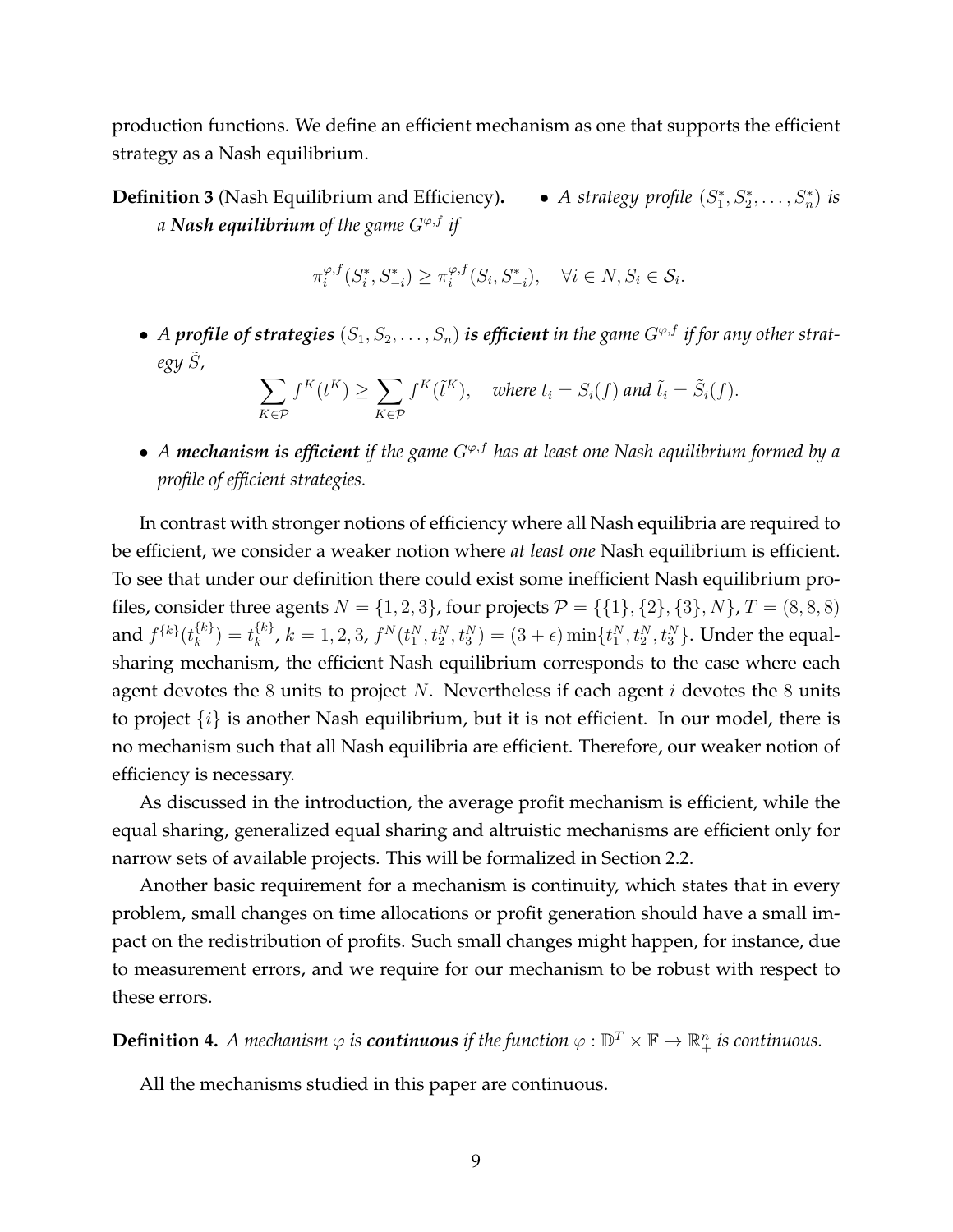# **2.2 Separable mechanism and the main result: Implementing efficient time allocation**

In this section, we characterize a number of efficient and continuous mechanisms. There are several restrictions that efficiency imposes on a mechanism, the first of which is that the payoff of an agent should depend on the aggregate profit generated by the projects in which he participates, instead of the profits of individual projects. The second restriction is that the time allocation of an agent should not influence his payoff (though it might influence the payoff of other agents). The separable mechanisms discussed below include these two restrictions.

**Definition 5** (Separability). *A* mechanism  $\varphi$  is separable if there exist functions  $(g_1, g_2, \ldots, g_n)$ , *which are non-decreasing in the first coordinate such that*

$$
\varphi_i(t, F) = g_i\left(\sum_{K \in \mathcal{P}_i} F^K, \left(F^B\right)_{B \in \mathcal{P}_{-i}}, t_{-i}\right) \quad \forall i \in N.
$$

A mechanism is separable if the payoff of agent  $i$  depends only on the total aggregated profit generated by his projects,  $\sum_{K\in\mathcal{P}_i}F^K$ , as well as the profits of projects that do not contain agent i,  $(F^{B})_{B\in\mathcal{P}_{-i}}$ , and the others agents' time allocations  $t_{-i}$ . The class of separable mechanisms is large, as seen in the following examples.

**Example 2.** *A. The average profit mechanism is a separable mechanism generated by the functions*

$$
g_i^{AP}\left(\sum_{k \in \mathcal{P}_i} F^K, \left(F^B\right)_{B \in \mathcal{P}_{-i}}, t_{-i}\right) = \frac{\sum_{H \in \mathcal{P}} F^H}{n}, \quad \forall i \in N.
$$

*B. Equal sharing is a separable mechanism only when the set of projects* P *contains coalitions of the same size* c*. In this case,*

$$
g_i^{ES}\left(\sum_{K\in \mathcal{P}_i} F^K,\left(F^B\right)_{B\in \mathcal{P}_{-i}}, t_{-i}\right)=\frac{1}{c}\sum_{K\in \mathcal{P}_i} F^K, \quad \forall i\in N.
$$

*C. The generalized equal sharing mechanism is a separable mechanism generated by the functions*

$$
g_{i}^{GES}\left(\sum_{K\in \mathcal{P}_{i}}F^{K},\left(F^{B}\right)_{B\in \mathcal{P}_{-i}},t_{-i}\right)=\gamma_{i}\sum_{K\in \mathcal{P}_{i}}F^{K}+\sum_{M\in \mathcal{P}_{-i}}\frac{\gamma_{i}}{\sum_{l\in N\backslash M}\gamma_{l}}\left(1-\sum_{j\in M}\gamma_{j}\right)F^{M},\forall i\in N.
$$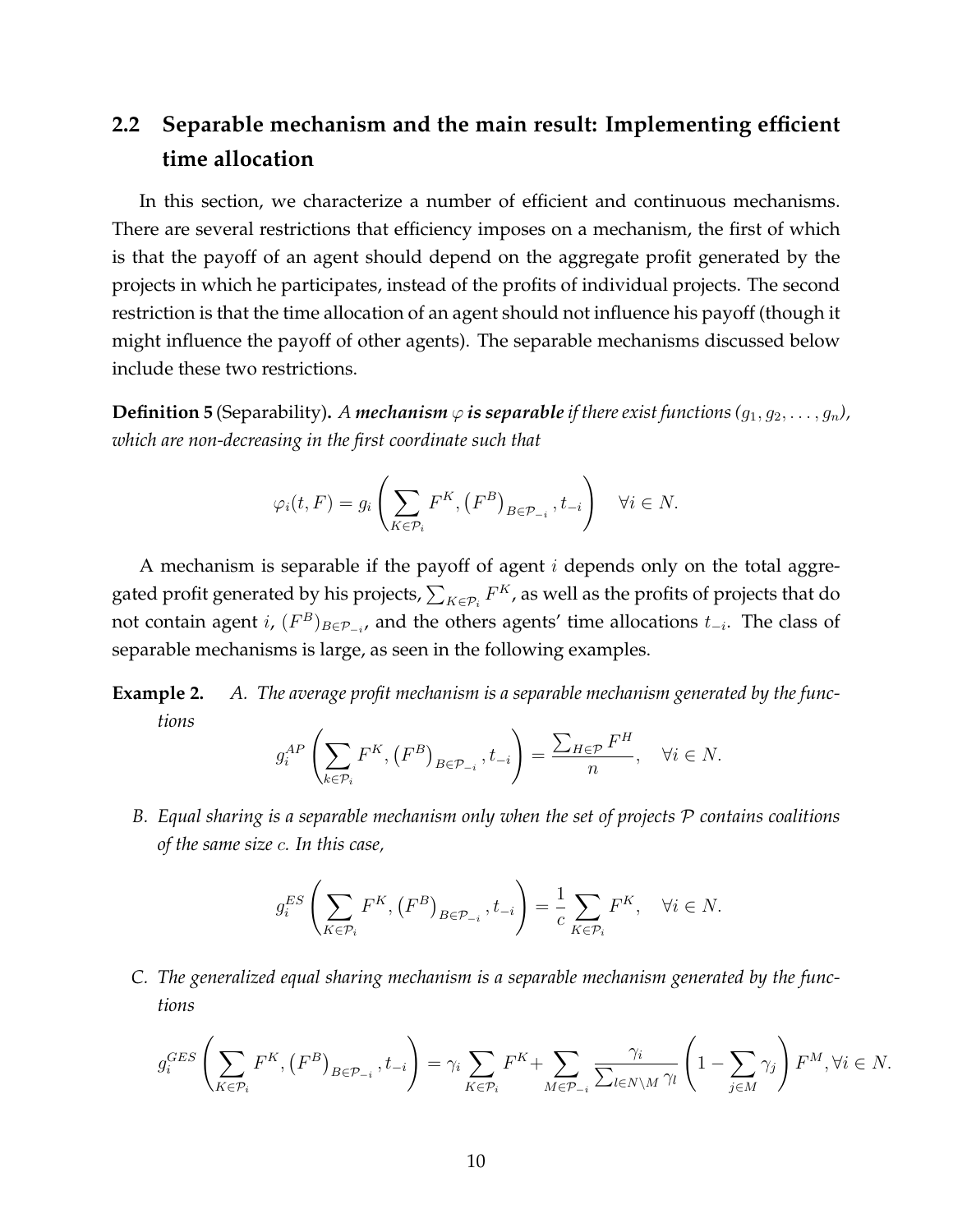*D. The altruistic mechanism is a separable mechanism generated by the functions*

$$
g_i^{AL}\left(\sum_{K\in\mathcal{P}_i} F^K, \left(F^B\right)_{B\in\mathcal{P}_{-i}}, t_{-i}\right) = \sum_{B\in\mathcal{P}_{-i}} \frac{F^B}{|N\setminus B|}, \quad \forall i \in N.
$$

Note that the convex combination of separable mechanisms is also a separable mechanism generated by the convex combination of the  $g$  functions. The proportional sharing mechanism is not separable, because the payoff of an agent depends on his allocation of time to different projects.

**Theorem 1.** *A mechanism is efficient and continuous if—and only if—it is separable.*

The proof is in Appendix A.

This result shows that a planner interested in implementing the efficient outcome has a fairly large flexibility when choosing an efficient and continuous mechanism. Indeed, the share of an agent may depend on the total profit of projects in which the agent belongs, as well as those individual profits in which the agent does not belong. While his share cannot depend on his own time allocation, it can depend on others' time allocations. This fairly large flexibility is remarkable as our efficiency requirement is very robust, since it works for each conceivable production function. Further studies that restrict the knowledge of the planner to particular types of production functions could provide an even larger class of efficient and continuous mechanisms.

The structure of available projects also plays an important role in the determination of the class of efficient and continuous mechanisms. The payoff of a central agent  $i$  who belongs to all available projects (i.e., when  $P_i = P$ ) should only depend on the combined profit of all projects, and the time allocations  $t_{-i}$  of the agents different than i. On the other hand, the payoff of an isolated agent  $j$  who belongs to a single project may depend on all variables of the mechanism except his own time allocation —this includes the total profits generated by all projects F and the time allocations  $t_{-j}$  of the agents different than  $j$ .

In light of the large class of efficient and continuous mechanisms discovered in Theorem 1, we now provide a restriction of the efficient and continuous mechanisms under two additional conditions.

**Definition 6.** *A mechanism*  $\varphi$  *is time-independent if for all*  $t, \widetilde{t} \in \mathbb{D}^T$ ,

$$
\varphi(t, F) = \varphi(\widetilde{t}, F), \ \forall F \in \mathbb{F}.
$$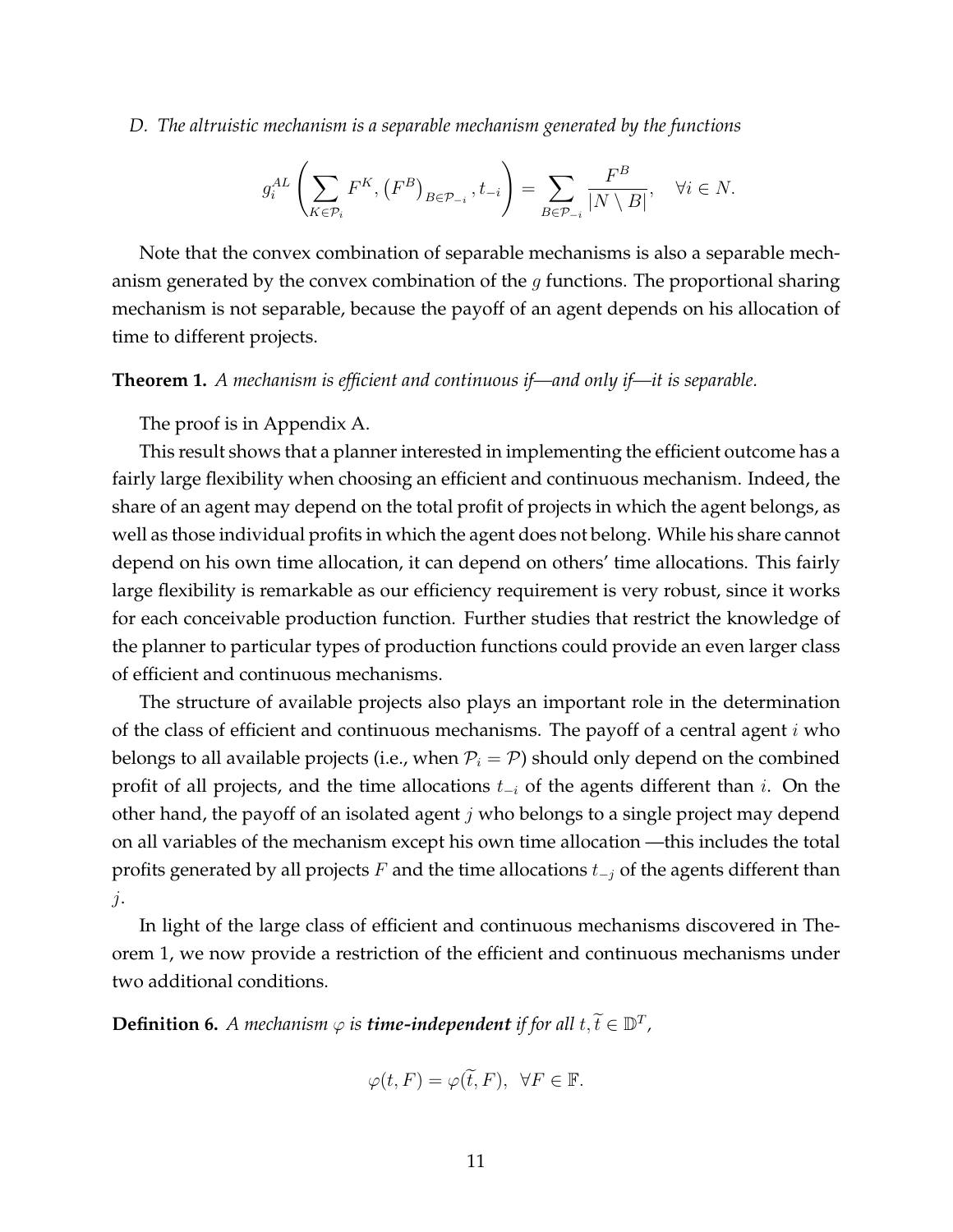A time-independent mechanism only depends on the profit generated by the different projects and not on the time allocations. Time-independence is desirable for companies that do not have the ability to monitor the time contributions of the agents to each project. However, they can only observe the aggregate time of each agent to all projects. Even if companies have the ability to observe the times allocated to each project, it may not be desirable to use them in the absence of information about the production functions.<sup>9</sup>

Another property that we consider is anonymity. In order to define it, we now introduce notation needed for this definition. Let c be an integer such that  $0 < c < n$ , the set  $\mathcal{P}^c = \{S \subset N \mid |S| = c\}$  denotes the set of all projects of size c. Moreover, let  $C\subseteq \{1,\ldots,n-1\}$  be a set of cardinalities. The set  $\mathcal{P}^C=\bigcup_{c\in C}\mathcal{P}^c$  denotes the set of all projects with sizes in C.

Let  $S \in \mathcal{P}^C$  and let  $i, j \in N$ . We define the permuted project as:

$$
S_{(ij)} = S_{(ji)} = \begin{cases} S \setminus \{i\} \cup \{j\}, & \text{if } i \in S \\ S \setminus \{j\} \cup \{i\}, & \text{if } j \in S \\ S, & \text{if } i, j \notin S \end{cases}
$$

Note that for every project  $S \in \mathcal{P}^C$  the permuted project  $S_{(ij)}$  satisfies  $S_{(ij)} \in \mathcal{P}^C$ . Now, consider the profit vector  $F \in \mathbb{F}$  and time contribution vector  $t \in \mathbb{D}$  and construct the permuted vectors,  $F_{(ij)}$  and  $t_{(ij)}$  as follows:

$$
(F_{(ij)})^S = \begin{cases} F^{S_{(ij)}}, & \text{if } i \in S \text{ or } j \in S \\ F^S, & \text{if } i, j \notin S \end{cases}
$$

and,

$$
(t_{(ij)})_k^S = \begin{cases} t_j^{S_{(ij)}}, & \text{if } k = i \\ t_i^{S_{(ij)}}, & \text{if } k = j \\ t_k^{S_{(ij)}}, & \text{if } k \neq i \text{ and } k \neq j \end{cases}
$$

**Definition 7.** Let  $\mathcal{P}^C$  be the set of projects. A mechanism  $\varphi$  is **anonymous** if for all  $i, j \in N$ , *then*

$$
\varphi_i(t, F) = \varphi_j(t_{(ij)}, F_{(ij)}).
$$

A mechanism is **anonymous** if it is independent of the name of the agents.

 $^9$ Indeed, consider a planner whose ideal solution is to distribute the profit of each project in proportion to agents' individual marginal contributions to such project. As any combinations of production functions are possible and the planner is unaware of these, the time allocation is a bad proxy of the marginal contributions of agents. Furthermore, using the times as such proxy can only lead to unfair outcomes when agents are highly diverse in their abilities.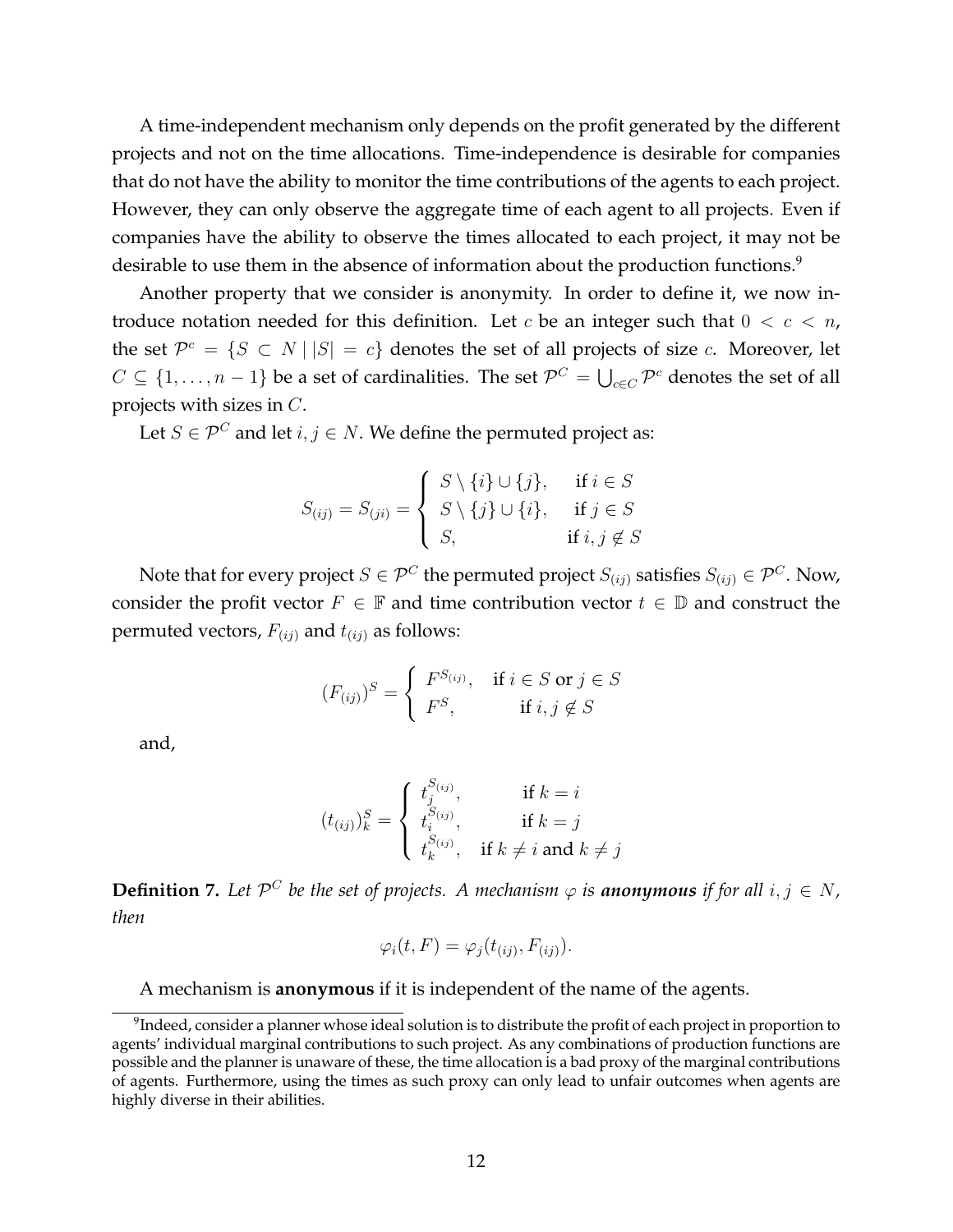We characterize below the class of efficient, continuous, anonymous, and time-independent mechanisms.

- **Theorem 2.** *A mechanism is efficient, continuous, anonymous, and time-independent in* P c *if—and only if—it is a convex combination of the equal sharing and altruistic mechanisms.*
	- A mechanism φ is efficient, continuous, anonymous, and time-independent in P<sup>C</sup> if—and *only if—*ϕ *is a generalized equal sharing mechanism with the same weight for every agent.* In other words, there exists  $0 \leq \alpha \leq min_{K \in \mathcal{P}} \frac{1}{|K|}$  $\frac{1}{|K|}$ , such that

$$
\varphi_i(F_i, F_{-i}) = \alpha \sum_{S \in \mathcal{P}_i^C} F^S + \sum_{R \in \mathcal{P}_{-i}^C} \frac{1 - |R|\alpha}{n - |R|} F^R.
$$

• *Consider* P such that  $P = P^C \cup \{N\}$  for some  $C \subseteq \{1, ..., n-1\}$ . A mechanism is *efficient, continuous, anonymous, and time-independent if—and only if—it is the average profit mechanism.*

The proof is in Appendix A. Note that the available projects severely narrow down the class of efficient, continuous, anonymous, and time-independent mechanisms, with the average profit mechanism belonging to each of these characterizations.<sup>10</sup>

## **3 Monotonic Mechanisms**

So far, our model has fixed the time endowments  $T=(T_1,\ldots,T_n)$ . Section 2 shows the class of efficient and continuous mechanisms. In this section, we focus on the robustness of these efficient and continuous mechanisms with respect to changes in the time endowments  $T$  and the vector of production functions  $f$ . Given the vector of times  $T$ , we denote through  $Eff^{\varphi,f}[T]$  the set of efficient Nash equilibria under  $\varphi$ .

Our first robustness check is with respect to time. Increases in time allocation often occur in companies and typically benefit agents who receive this increase, though they may harm those agents whose time does not change. Our next property requires that such an increase in time should not harm agents in an efficient equilibrium, regardless of whether or not they receive an increase in their time allocation.

 $10$ Average profit mechanism is clearly a convex combination of the equal sharing mechanism and the altruistic mechanism, and it is also generated by the generalized equal sharing mechanism when  $\alpha=\frac{1}{n}$ .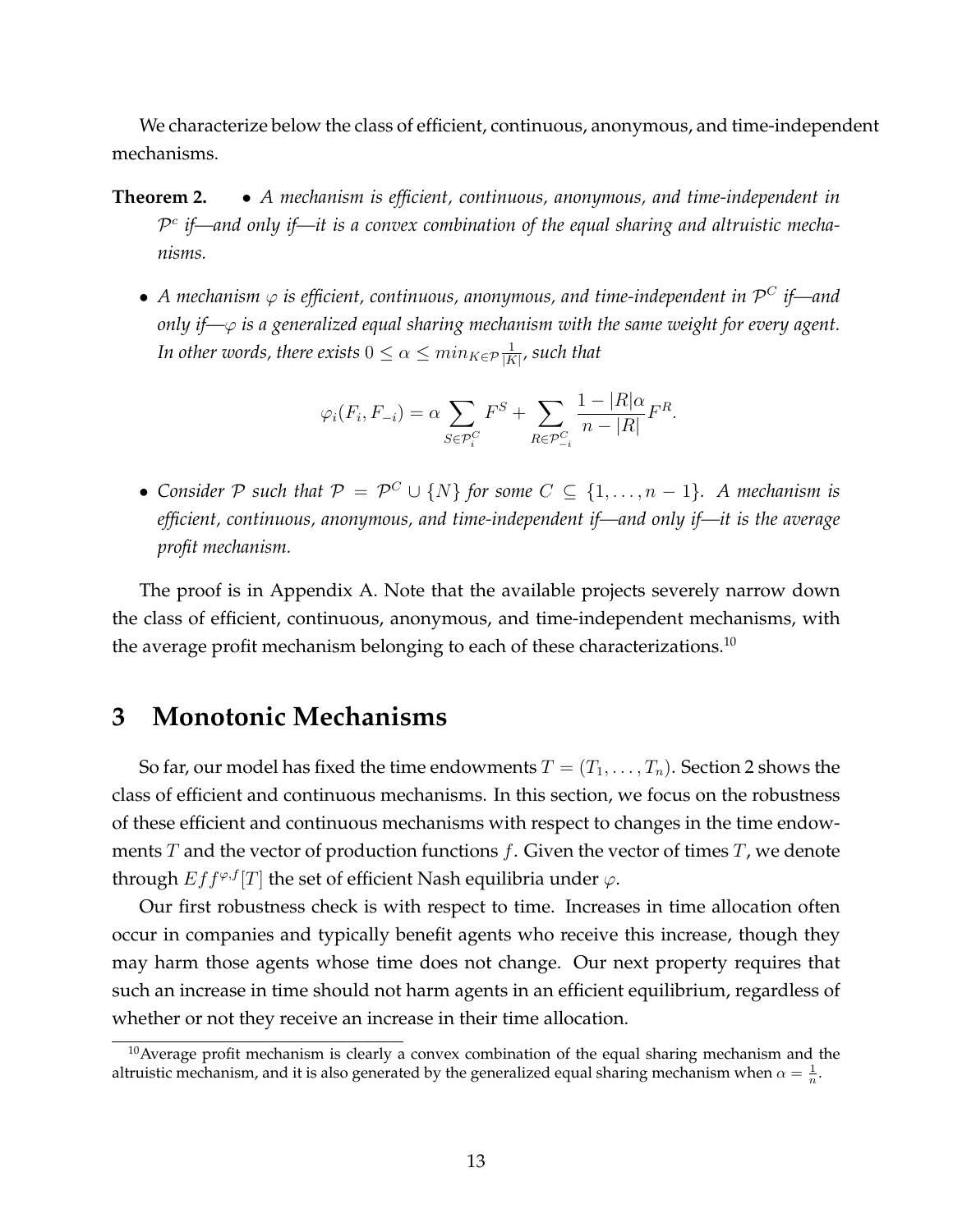**Definition 8** (Efficient and continuous extension). Let  $\varphi$  be an efficient and continuous mechanism at T. For any agent  $i$  and for any time  $\tilde{T}_i>T_i$  an **efficient and continuous extension of**  $\varphi$  **over**  $[T_i, \tilde{T}_i]$  is a function

$$
\Phi: \bigcup_{\tau \in [T_i, \tilde{T}_i]} \mathbb{D}^{(\tau, T_{-i})} \times \mathbb{F} \to \mathbb{R}^n_+,
$$

*such that:*

- The restriction of  $\Phi$  to  $\mathbb{D}^{\tau}\times\mathbb{F}$ , denoted  $\Phi|_{\mathbb{D}^{\tau}\times\mathbb{F}}$ , is an efficient and continuous mechanism at  $(\tau, T_{-i})$  for all  $\tau \in [T_i, \tilde{T}_i].$
- $\Phi|_{\mathbb{D}^T \times \mathbb{F}} = \varphi$ .
- Φ *is a continuous function.*

When there is no confusion, we write  $\Phi|_{\mathbb{D}^{\tau}\times\mathbb{F}}$  simply as  $\Phi^{\tau}$ .

**Definition 9** (Time-monotonicity). An efficient mechanism  $\varphi$  is **time-monotonic at** T if for any agent  $i$  and for any time  $\tilde{T}_i \, > \, T_i$ , there is an efficient and continuous extension  $\Phi$  of  $\varphi$  $p$  *over*  $[T_i,\tilde{T}_i]$  such that for any  $\tau\,\in\, [T_i,\tilde{T}_i]$  and any two efficient equilibria  $S^*\,\in\, Eff^{\varphi,f}[T]$  and  $\tilde{S} \in Eff^{\Phi^{\tau},f}[(\tau, T_{-i})]$  then,

$$
\varphi(S^*(f), f(S^*(f))) \le \Phi^\tau(\tilde{S}(f), f(\tilde{S}(f))), \quad \forall f.
$$

The second robustness check is with respect to changes in production functions. We say that the vector of production functions  $\hat{f}$  is a **technological improvement** of  $f$  if for any project  $K \in \mathcal{P}$  and time allocation  $t^K$  we have that  $\tilde{f}^K(t^K) \geq f^K(t^K)$ . Following a technological improvement, the same level of output (profit) requires no more input (time) than prior to the improvement.

Technological improvements can be observed in companies, especially those redistributing on a regular basis (e.g., the distribution of any end-of-year surplus to employees). Such improvements might harm agents, though, particularly those who do not belong to an improving project. The next property requires that such improvements not harm any agent at equilibrium, regardless of whether or not they participate in the project that has shown improvements.<sup>11</sup>

**Definition 10** (Technology-monotonicity). An efficient mechanism  $\varphi$  is **technology-monotonic** *at* T *if for any production functions* f *and any technological improvement* ˜f *of* f *and any efficient*  $\textit{equilibrium } S^* \in Eff^{\varphi,f}[T] \cap Eff^{\varphi,\tilde{f}}[T]$ , then  $\varphi(S^*(f), f(S^*(f)) \leq \varphi(S^*(\tilde{f}), \tilde{f}(S^*(\tilde{f})).$ 

<sup>&</sup>lt;sup>11</sup>Since we require this property at equilibrium, it is typically stronger than other monotonicity properties studied in the literature, such as *strict resource monotonicity* in allocation problems (Thomson (1994, 1995, 2003, 2011); Moulin and Thomson (1988)).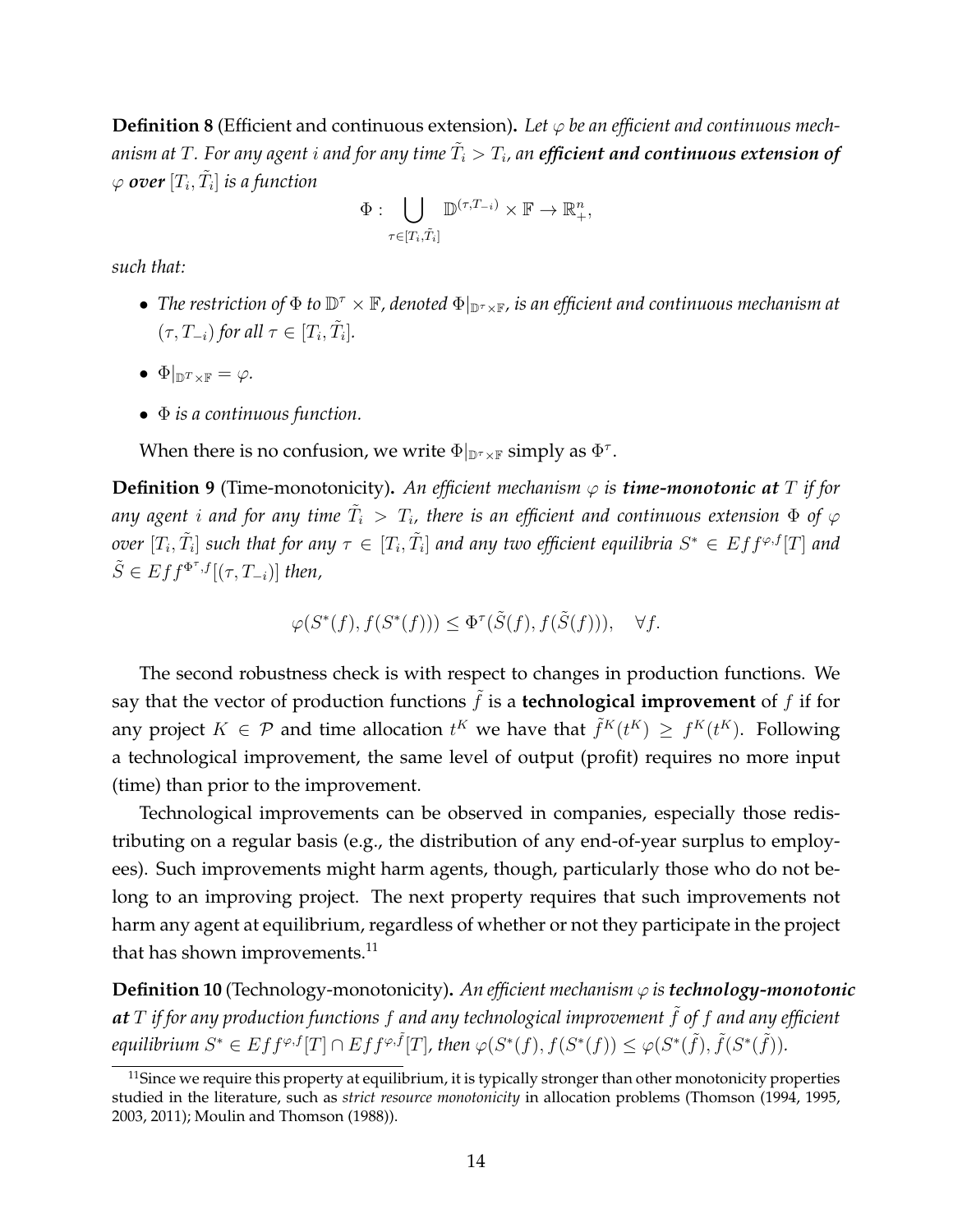The class of efficient and continuous mechanisms that are robust to either of the above changes is large and dependent on a set of available projects that are directly or indirectly connected. In particular, we say that two projects  $H$  and  $K$  are **connected** in  $P$ , denoted as  $H \sim K$ , if  $H = K$  or there is a sequence of projects in  $\mathcal{P}$ ,  $(P_0, P_1, ..., P_m)$ , such that  $H = P_0$ ,  $K = P_m$ , and  $P_{r-1} \cap P_r \neq \emptyset$  for all  $r = 1, ..., m$ . That is, two projects are connected if we can find a sequence of feasible projects where every two consecutive projects have a non-empty intersection of agents.

It is easy to check that *connectedness* is an *equivalence relation*, in which case the **equivalence class** of P under  $\sim$  is defined as  $[P] := \{H \in \mathcal{P} | P \sim H\}$ . Moreover, there is a unique partition of  $P$ , which groups projects together if—and only if—they are connected. We will denote this partition by

$$
\mathcal{P}/_{\sim} := \{ [P] | P \in \mathcal{P} \}.
$$

**Definition 11** (Equivalence-Class Mechanism). The separable mechanism  $\varphi$  is an equivalence- ${\it class \ mechanism \ if \ there \ exist \ functions \ } g_i: \mathbb{R}_+^{\mathcal{P}/\sim} \to \mathbb{R}_+ \quad \hbox{ for } i=1,2,\ldots,n, \ such \ that$ 

$$
\sum_{i\in N} g_i(A) = \sum_{[P]\in\mathcal{P}/_{\sim}} A_{[P]}, \quad \text{for all } A \in \mathbb{R}_+^{\mathcal{P}/_{\sim}}
$$

*and for all* t *and* F*,*

$$
\varphi(t, F) = (g_1(A), g_2(A), \ldots, g_n(A)),
$$

*where*

$$
A_{[P]} = \sum_{H \in [P]} F^H.
$$

Note that all equivalence-class mechanisms are time-independent. When  $P$  contains the grand coalition  $N$ , all the projects are connected. Thus, these equivalence-class mechanisms allocate payments to agents only depending on the aggregate profit generated by all projects. There is, however, a large class of equivalence-class mechanisms that are highly dependent on the set of available projects, as illustrated in the examples below.

**Example 3.** *Suppose that the set of available projects is*

$$
\mathcal{P} = \{\{1, 2\}, \{1, 2, 3\}, \{4, 5\}, \{5, 6\}, \{6, 7, 8\}\},\
$$

*in which case there are two equivalence classes, namely* {1, 2, 3} *and* {4, 5, 6, 7, 8}*. Thus, the equivalence-class mechanisms are such that the allocation to agents depends solely on the values*  $F^{12} + F^{123}$  and  $F^{45} + F^{56} + F^{678}$ .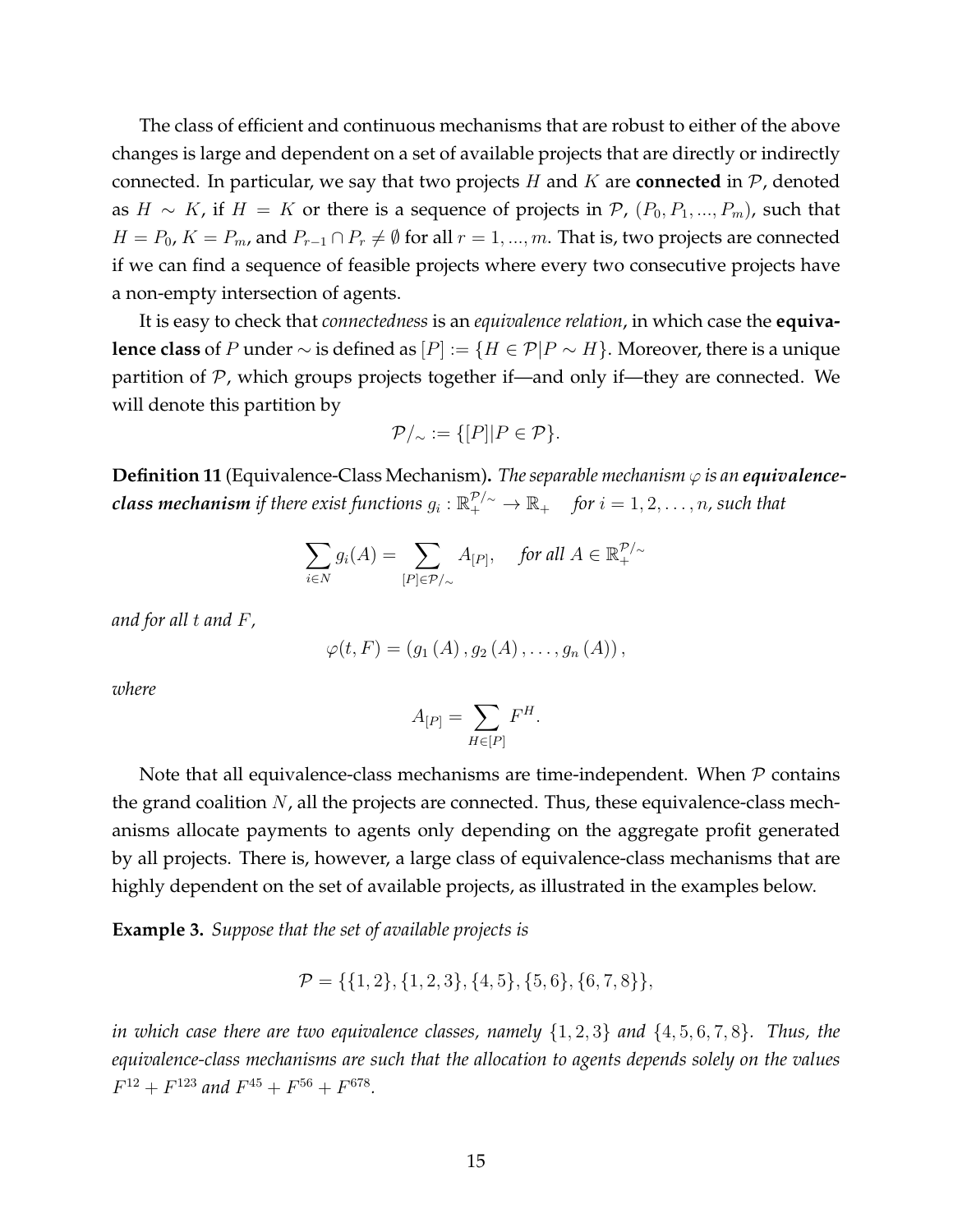*For instance, one plausible mechanism is such that the allocation to agents in* {1, 2, 3} *can be in proportion to the number of projects in which they participate:*

$$
\varphi_{[1,2,3]}(t,F) = \left(\frac{2(F^{12} + F^{123})}{5}, \frac{2(F^{12} + F^{123})}{5}, \frac{F^{12} + F^{123}}{5}\right),
$$

*and the allocation to agents* {4, 5, 6, 7, 8} *can be an equal-sharing division of the profits generated by their projects:*

$$
\varphi_i(t, F) = \frac{F^{45} + F^{56} + F^{678}}{5} \quad \text{for } i \in \{4, 5, 6, 7, 8\}.
$$

*When the set of feasible projects is increased to include the project* {3, 4}*, i.e.,*

$$
\bar{\mathcal{P}} = \{\{1, 2\}, \{1, 2, 3\}, \{4, 5\}, \{5, 6\}, \{6, 7, 8\}, \{3, 4\}\},\
$$

*all of the projects are connected. Thus, the only plausible equivalence-class mechanisms allocate a share to the agents, depending solely on total profit*  $F^{12} + F^{123} + F^{45} + F^{56} + F^{678} + F^{34}$ .

Let  $A_{[i]}$  be the profit generated by the component that contains agent *i*. Since the equivalence-class mechanisms are separable, the function  $g_i(A_{[i]},A_{-[i]})$  is non-decreasing in  $A_{[i]}$ . In general, agent  $i$  might be negatively affected once an element in  $A_{-[i]}$  increases; monotonicity prevents this from happening.

The equivalence-class mechanism is **monotonic** if no agent becomes worse off once either equivalence class increases its profit. Formally, for the equivalence-class mechanism generated by  $g$ , monotonicity requires that  $g(A)\leq g(\bar{A})$  for any  $A,\bar{A}\in\mathbb{R}_+^{\mathcal{P}/\sim}$ , such that  $A \leq \overline{A}.$ 

#### **Example 4.** *[Sharing the Proceeds of a Hierarchical Venture]*

*Hougaard et al. (2017) study the sharing of profits when agents are not symmetric but instead have a hierarchy (e.g., a linear order of subordinates or a more general hierarchy represented by a tree). This paper does not deal with the question on how profits are generated; instead, it assumes that they are already given.*

*The geometric rule*  $\varphi^\lambda$  *for agents with hierarchy*  $n \succ n-1 \succ \cdots \succ 1$ *, profits*  $(F^1, F^2, \ldots, F^n)$ *, and parameter*  $\lambda \in [0, 1]$  *assigns:* 

$$
\varphi_i^{\lambda} = \lambda (F^i + (1 - \lambda)F^{i-1} + \dots + (1 - \lambda)^{i-1}F^1) \text{ for } i = 1, \dots n - 1, \text{ and}
$$

$$
\varphi_n^{\lambda} = F^n + (1 - \lambda)F^{n-1} + \dots + (1 - \lambda)^{n-1}F^1
$$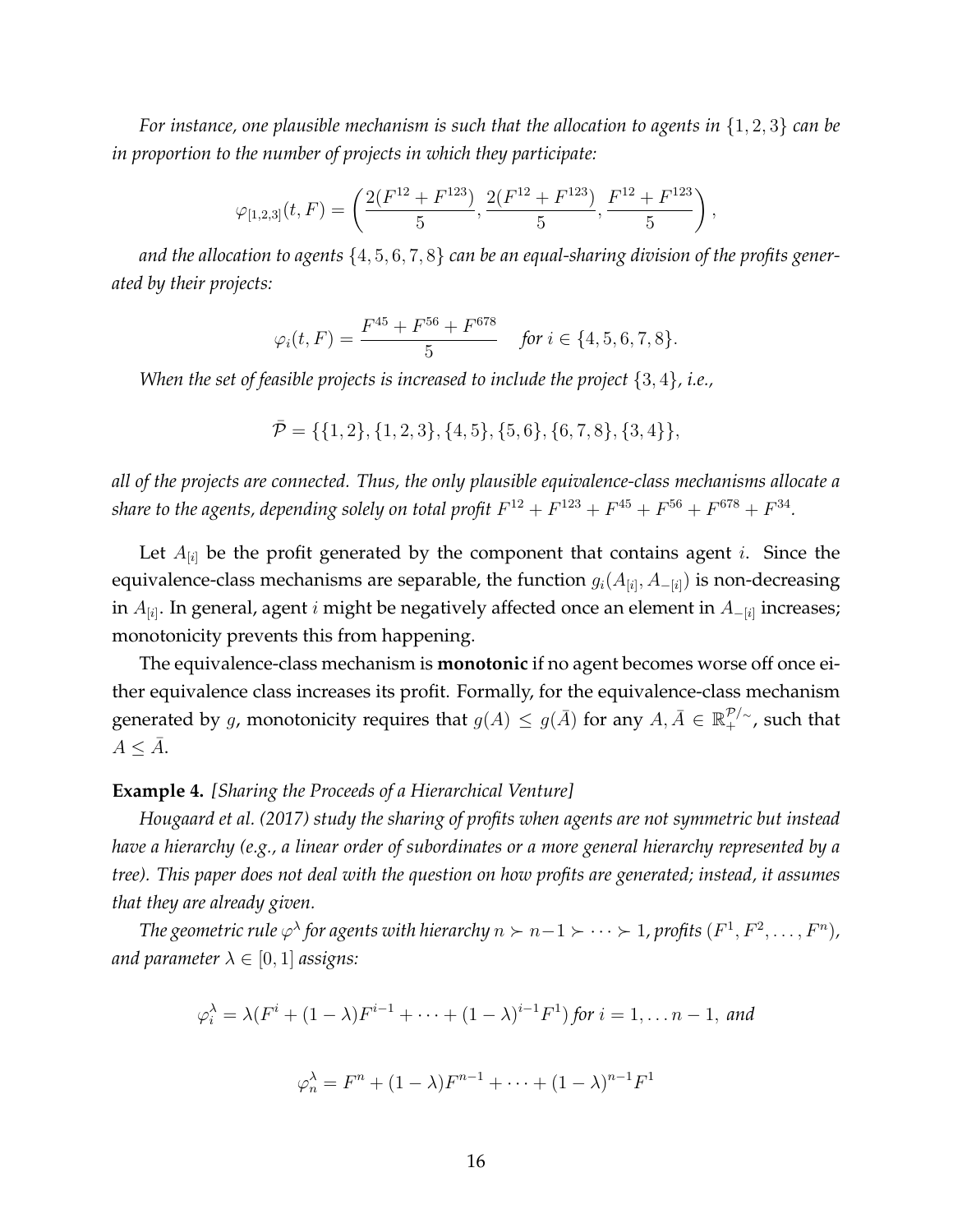*We show that depending on how the profits are generated, the class of geometric rules characterized by Hougaard et al. (2017) may be an equivalence-class monotonic mechanism. Indeed,* when profits are generated independently by every agent, i.e.,  $\mathcal{P} = \{\{1\}, \ldots, \{n\}\}\,$  the equiv*alence classes equal* P*, and for any* λ*, the geometric rule* ϕ λ *is an equivalence-class monotonic mechanism.*

*However, the geometric rule* ϕ <sup>λ</sup> *may not be an equivalence-class monotonic mechanism when the profits are generated collaboratively. For instance, consider the set of projects*

 $\mathcal{P} = \{\{1, 2, \ldots, n\}, \{2, 3, \ldots, n\}, \ldots, \{n\}\},\$ 

*where agent* n *belongs to* n *projects, agent* n − 1 *belongs to* n − 1 *projects, etc. Since all of the projects are connected by agent* n*, the grand coalition is the unique equivalence class, and the* payment of every agent should depend only on total profit  $F^1 + F^2 + \cdots + F^n.$  Thus, the only *geometric mechanism that is an equivalence-class mechanism occurs when*  $\lambda = 1$ , *i.e. when agent* n *obtains all the profit.*

The final result characterizes the class of time-monotonic and technology-monotonic mechanisms within the class of efficient and continuous mechanisms.

**Theorem 3.** *Consider the vector of times* T*. The following three properties are equivalent for the efficient and continuous mechanism* ϕ*:*

- *(i)*  $\varphi$  *is time-monotonic at*  $T$ *,*
- *(ii)*  $\varphi$  *is technology-monotonic at*  $T$ *,*
- *(iii)*  $\varphi$  *is an equivalence-class mechanism that is monotonic.*

The proof of this result is in Appendix A. One consequence of this result is that technologymonotonicity and time-monotonicity are equivalent within the class of efficient and continuous mechanisms. The class of mechanisms characterized is large, as shown in Examples 3 and 4, it is widely dependent on the connectedness of projects, and is timeindependent.

It is readily seen that if symmetry is further imposed in Theorem 3, then the class of mechanisms depends on whether or not  $P$  contains projects of cardinality greater than or equal to two. Indeed, if  $P = \{\{1\}, \ldots, \{n\}\}\$  then by Theorem 2 the only mechanisms are convex combinations of the equal sharing and altruistic mechanisms. On the other hand, if P contains all coalitions of cardinality l, for some  $l \geq 2$ , then all projects are connected and the only symmetric mechanism is the average profit mechanism.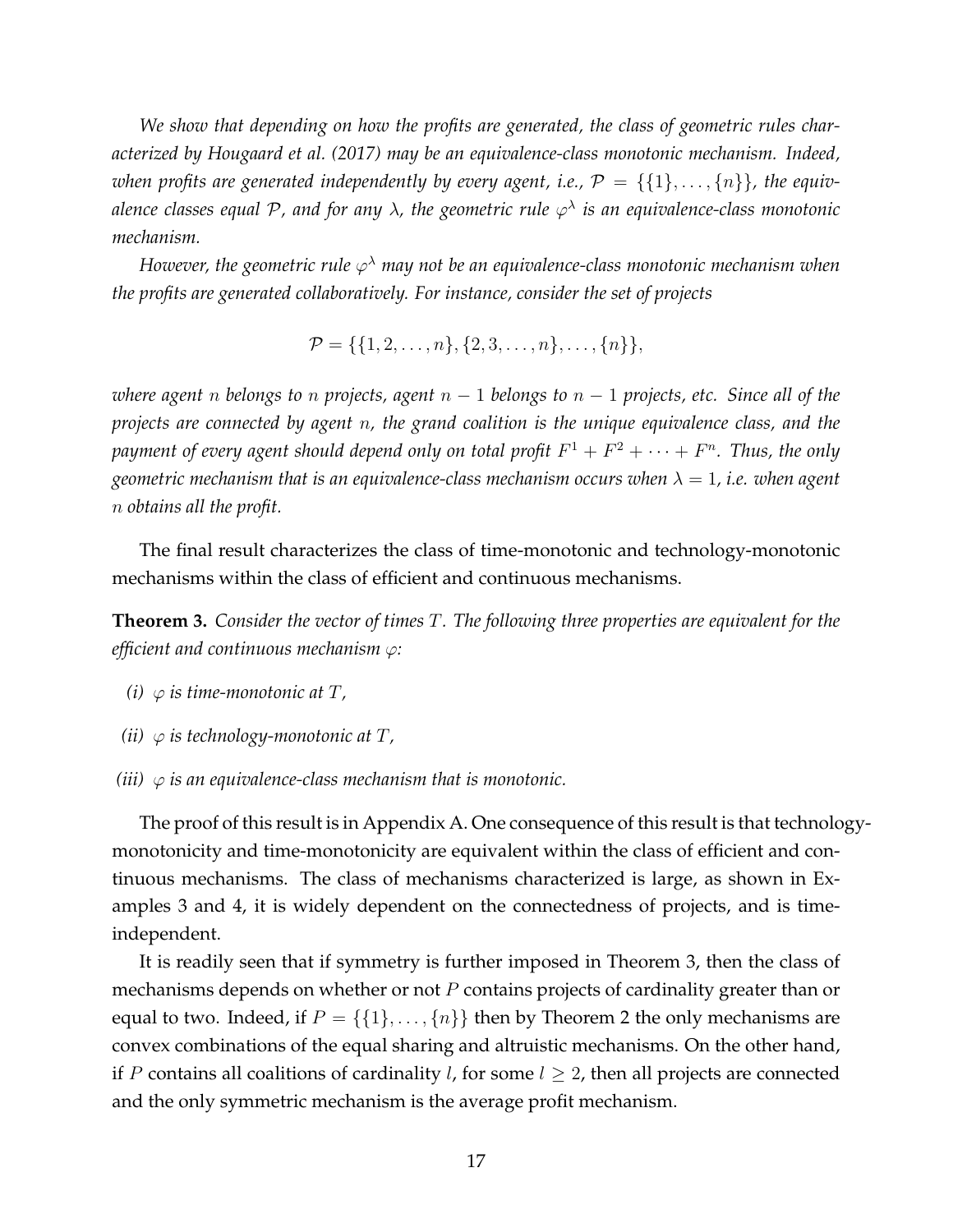# **4 Conclusion**

We have introduced and characterized a large class of mechanisms that implement the efficient time allocation in profit-sharing problems. This class expands earlier results characterizing narrow classes of mechanisms that only share profits disregarding the individual contributions of agents. Furthermore, unlike earlier studies, our characterization shows how the generation of the profit changes the class of efficient and continuous mechanism, and such generation should be taken into account by a planner interested in aligning his incentives with those of agents participating in the mechanism.

Our characterization allowed us to uncover several novel mechanisms that are efficient. For instance, consider the convex combination of the equal sharing mechanism and the altruistic mechanism: it divides a fixed share of the profit of a project in equal parts among the agents who generated the profit and the remaining share in equal parts among the agents who did not generate the profit. This mechanism is efficient only when the projects have the same size. Another novel mechanism includes the generalized equal sharing mechanism, where agents are given weights (e.g., determined by their rank in the firm), which are used to determine their share of the profit at every project in which they belong, and any unallocated profit in a project is divided among the agents who did not belong to this project. The generalized equal sharing mechanism is always efficient regardless of the set of available projects. Interestingly, both mechanisms share the profit of a project with agents who did not generate it.

Several questions about the characteristics of our model remain open. Our work studies a general setting where the planner is uninformed about the production functions, and thus, every production function is possible. However, more work needs to be done to understand the robustness of our results when restricting to specific classes of production functions (e.g., by restricting the domain of functions to perfect-complements or perfect-substitutes). Another direction is to characterize the mechanisms and classes of production functions where all Nash equilibria are efficient.

Our model focuses on the case where agents' time is costless, and therefore, traditional issues of moral hazard do not occur. The extensions of our characterizations to the case where agents' time is costly remain open questions.

While our work focuses mainly on and is motivated by incentives, further studies may incorporate the fairness aspect of the problem. Monotonicity (on time and technology) properties narrowed the class of efficient and continuous mechanisms, but we left intact the study of more traditional fairness axioms, such as those used widely in the bankruptcy and surplus-sharing literature (Thomson (2003); Moulin (2002)).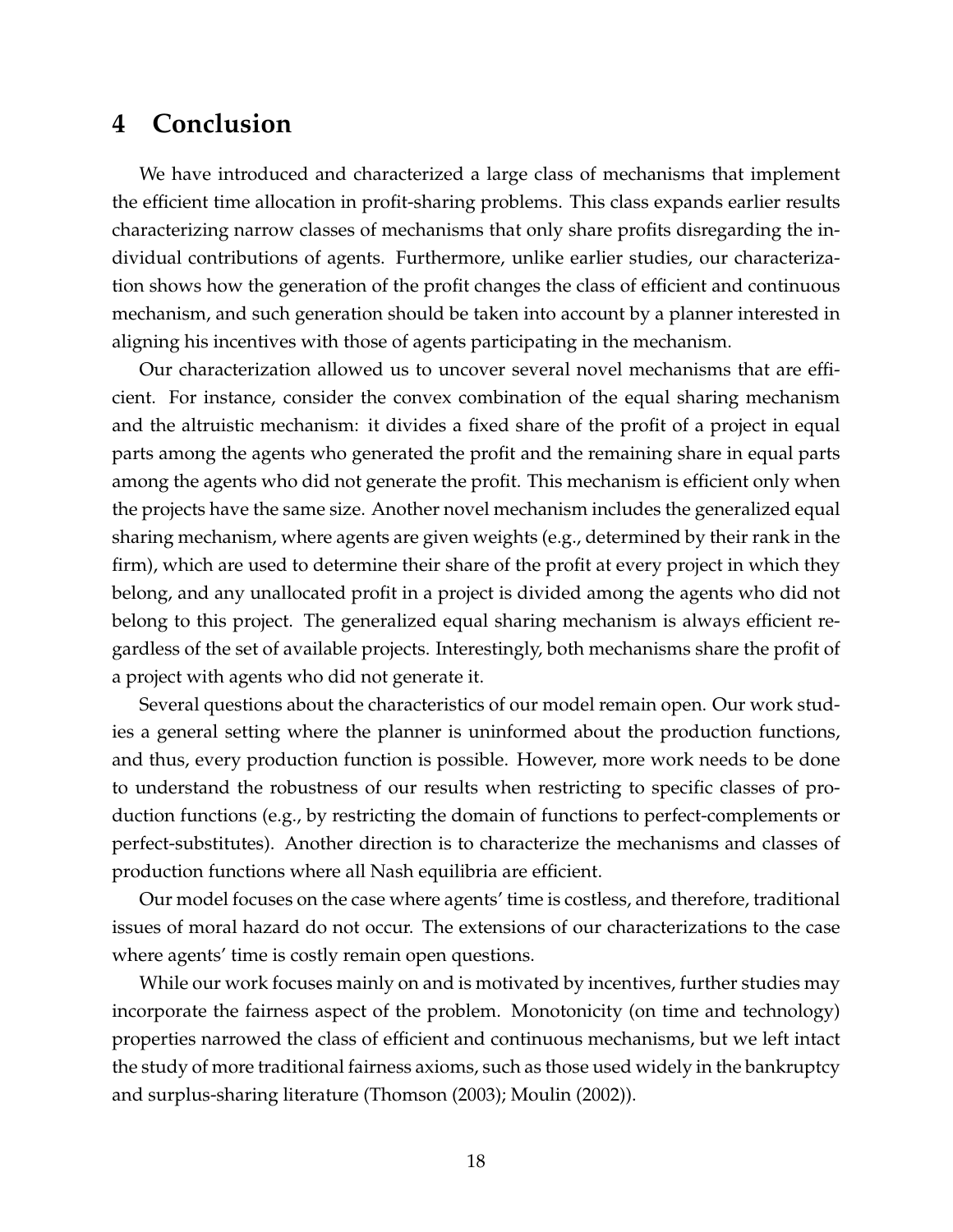Most of the profit/cost-sharing literature studies static problems, and little has been discussed about the axiomatic study of dynamic sharing problems, especially regarding resource generation, the arrival/exiting of agents, and redistribution. An exception, Juarez et al. (2018), started such a study by focusing on the axiomatic division of finite and sequential benefits in companies, and then characterizing a narrow set of sharing rules that allow agents to select the most efficient path when the planner has incomplete information about the profits being distributed. However, this does not address how the generation of the resource (which is exogenously given in such a model) affects the sharing rule.

Finally, we assumed that agents behave selfishly, and the Nash equilibrium is a good predictor of this behavior. The theoretical study of profit/cost-sharing under other-regarding preferences, as well as alternative equilibrium notions, remains widely unexplored.

### **Appendix A. Proofs**

### **Proof of Theorem 1**

*Proof.* First, we show that if a mechanism is separable, it is efficient and continuous.

Consider a separable mechanism and suppose that an agent, say agent  $i$ , deviates from an efficient strategy. This deviation by agent  $i$  does not increase the total profit of the projects to which he belongs (by efficiency), and it does not affect projects to which he does not belong. Thus, by separability of the mechanism, the payoff of agent  $i$  cannot increase from an efficient strategy.

Next, we show that if a mechanism is efficient and continuous, it is separable for any set of production functions.

**Step 1**: We show that if a mechanism is efficient and continuous, then the payoff of agent  $i$  does not depend on his time allocation. In other words,

$$
\varphi_i(t_i, t_{-i}, F) = \varphi_i(t_{-i}, F),
$$

for simplicity of notation, where  $t_i$  is the strategy of agent  $i$  and  $t_{-i} = (t_1, t_2, \ldots, t_{i-1}, t_{i+1}, \ldots, t_n)$ is the collection of all agents' strategies, except agent i.

First, consider  $K \in \mathcal{P}_i$  and define the production functions as follows:

$$
f^{K}(t) = c^{K}, \text{ for } K \neq \overline{K};
$$
  

$$
f^{\overline{K}}(t) = c^{\overline{K}} + \epsilon \left(t_i^{\overline{K}}\right);
$$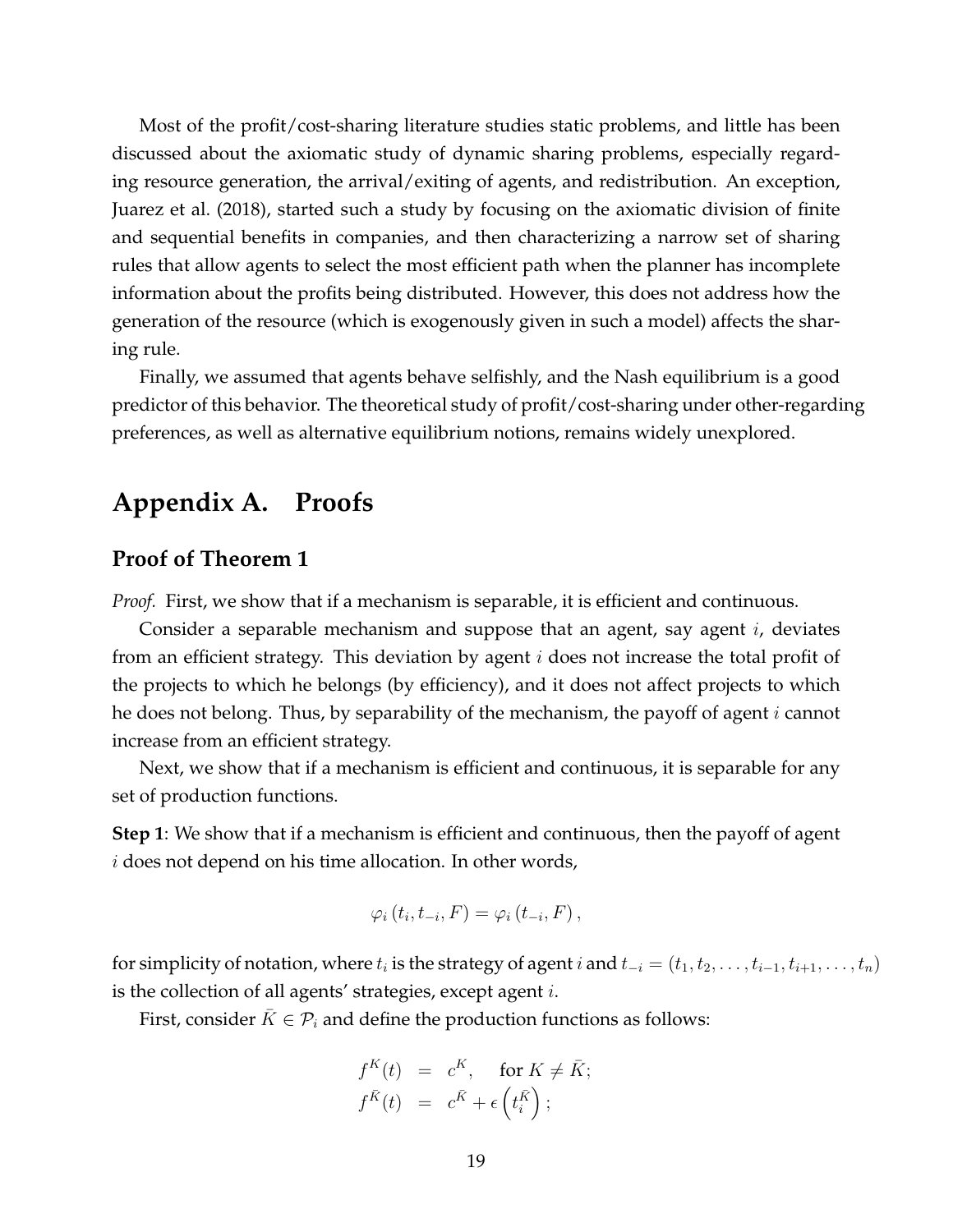where  $c^K \in \mathbb{R}_+$  is an arbitrary constant for each  $K \in \mathcal{P}$ .

Following the definition of an efficient strategy, agent  $i$  allocates his full resources to project  $\bar{K}$ , i.e.  $t_i = E_i^{\bar{K}} \in D_i^{T_i}$ , where  $E_{i,K}^{\bar{K}} = T_i$  if  $K = \bar{K}$ , and  $E_{i,K}^{\bar{K}} = 0$  if  $K \in \mathcal{P}_i \setminus \{\bar{K}\}$ .

Then, for all  $\tilde{t}_i \in D_i^{T_i}$ , we find that

$$
\varphi_i\left(E_i^{\bar{K}}, t_{-i}, f(E_i^{\bar{K}}, t_{-i})\right) \geq \varphi_i\left(\tilde{t}_i, t_{-i}, f(\tilde{t}_i, t_{-i})\right).
$$

Let  $c = [c^K]_{K \in \mathcal{P}}$ . As  $\epsilon$  goes to  $0$ ,  $f(t) \to c$ . Therefore, as a result of the continuity of  $\varphi$ , we find that

$$
\varphi_i\left(E_i^{\bar{K}}, t_{-i}, c\right) \ge \varphi_i(\tilde{t}_i, t_{-i}, c), \quad \text{for any } \tilde{t}_i \in D_i^{T_i}.
$$
 (1)

Alternatively, fix  $\tilde{t}_i \in D_i$  and consider the production functions as follows:

$$
\tilde{f}^K(t^K) = c^K + \epsilon \left( \min \{ \tilde{t}_i^K, t_i^K \} \right), \quad \text{for } K \in \mathcal{P}_i;
$$
  

$$
\tilde{f}^K(t^K) = c^K, \quad \text{for } K \in \mathcal{P}_{-i}.
$$

Note that the efficient profile requires agent  $i$  to report  $\tilde{t}_i$ , whereas the time allocation of the rest of the agents is irrelevant. Since  $\varphi$  is efficient, we find that

$$
\varphi_i\left(\tilde{t}_i, t_{-i}, \tilde{f}\left(\tilde{t}_i, t_{-i}\right)\right) \geq \varphi_i\left(E_i^{\bar{K}}, t_{-i}, \tilde{f}\left(E_i^{\bar{K}}, t_{-i}\right)\right).
$$

As  $\epsilon$  goes to 0,  $f(t) \to c$ . Therefore, as a result of the continuity of  $\varphi$ , we find that

$$
\varphi_i\left(\tilde{t}_i, t_{-i}, c\right) \geq \varphi_i\left(E_i^{\bar{K}}, t_{-i}, c\right).
$$
 (2)

Hence, through the inequalities (1) and (2),

$$
\varphi_i\left(\tilde{t}_i, t_{-i}, c\right) = \varphi_i\left(E_i^{\bar{K}}, t_{-i}, c\right).
$$

Thus, the payoff of agent  $i$  is independent of his time allocation. Similarly, the payoffs of the other agents are also independent of their own time allocation.

**Step 2**: We show that agent i's share depends on the sum of the profits of the projects to which he belongs.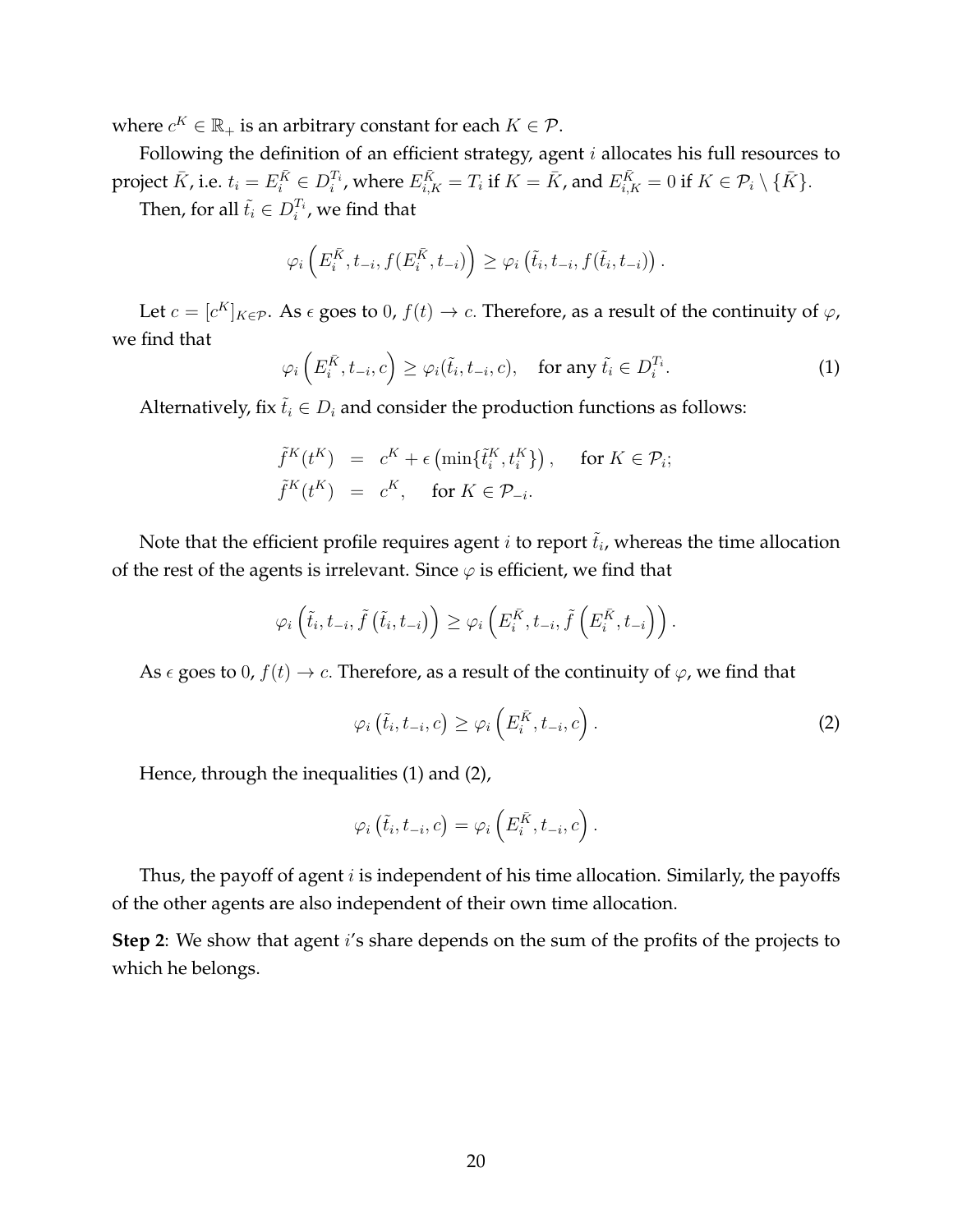First, consider  $\bar{K} \in \mathcal{P}_i$  and define the production functions for any  $\beta \in \mathbb{R}_+$  as follows:

$$
f^{\bar{K}}(t) = c^{\bar{K}} + \beta t_i^{\bar{K}} + \gamma \sum_{j \in \bar{K} \setminus \{i\}} \beta t_j^{\bar{K}}
$$
  

$$
f^{K}(t) = c^{K} + \gamma \left( \sum_{j \in K} \beta t_j^{K} \right), \quad \text{for any } K \in \mathcal{P} \setminus \{\bar{K}\}
$$

where  $\gamma < 1$  and  $c^K \in \mathbb{R}_+$  is an arbitrary constant for each  $K \in \mathcal{P}$ . In terms of efficiency, for all  $(\tilde{t}_i, t_{-i}) \in \mathbb{D}^T$ , we find that

$$
\varphi_i\left(E_i^{\bar{K}}, t_{-i}, f\left(E_i^{\bar{K}}, t_{-i}\right)\right) \geq \varphi_i\left(\tilde{t}_i, t_{-i}, f\left(\tilde{t}_i, t_{-i}\right)\right).
$$

Therefore, as  $\gamma$  goes to 1,

$$
f\left(E_i^{\bar{K}}, t_{-i}\right) \to \left(c^{\bar{K}} + \beta T_i + \sum_{j \in \bar{K} \backslash \{i\}} \beta t_j^{\bar{K}}, \left[c^{K} + \sum_{j \in K \backslash \{i\}} \beta t_j^{K}\right]_{K \in \mathcal{P}_i \backslash \bar{K}}, \left[c^{K} + \sum_{j \in K} \beta t_j^{K}\right]_{K \in \mathcal{P} \backslash \mathcal{P}_i}\right) = F^*,
$$

and

$$
f\left(\tilde{t}_i, t_{-i}\right) \to \left( \left[ c^K + \beta \tilde{t}_i^K + \sum_{j \in K \backslash \{i\}} \beta t_j^K \right]_{K \in \mathcal{P}_i}, \left[ c^K + \sum_{j \in K} \beta t_j^K \right]_{K \in \mathcal{P}_{-i}} \right) = G^*.
$$

Thus, as a result of the continuity of  $\varphi_i$ ,

$$
\varphi_i\left(E_i^{\bar{K}}, t_{-i}, F^*\right) \ge \varphi_i\left(\tilde{t}_i, t_{-i}, G^*\right). \tag{3}
$$

Therefore, transferring all of i's time to the project  $\bar{K}$  does not decrease the share of agent i.

Alternatively, for a given  $\tilde{t}_i \in D_i^{T_i}$ , consider the following production functions:

$$
\tilde{f}^{K}(t) = c^{K} + \gamma \min \left\{ \tilde{t}_{i}^{K}, t_{i}^{K} \right\} + \sum_{j \in K} \beta t_{j}^{K}, \quad \text{for any } K \in \mathcal{P}_{i};
$$
\n
$$
\tilde{f}^{K}(t) = c^{K} + \left( \sum_{j \in K} \beta t_{i}^{K} \right) \text{ where } K \in \mathcal{P}_{-i}.
$$

For  $0 < \gamma < 1$ , the optimal profile requires  $t_i = \tilde{t}_i$ . Comparing this with the suboptimal profile  $E_i^{\bar{K}}$ , and making  $\gamma$  converge to zero, we find that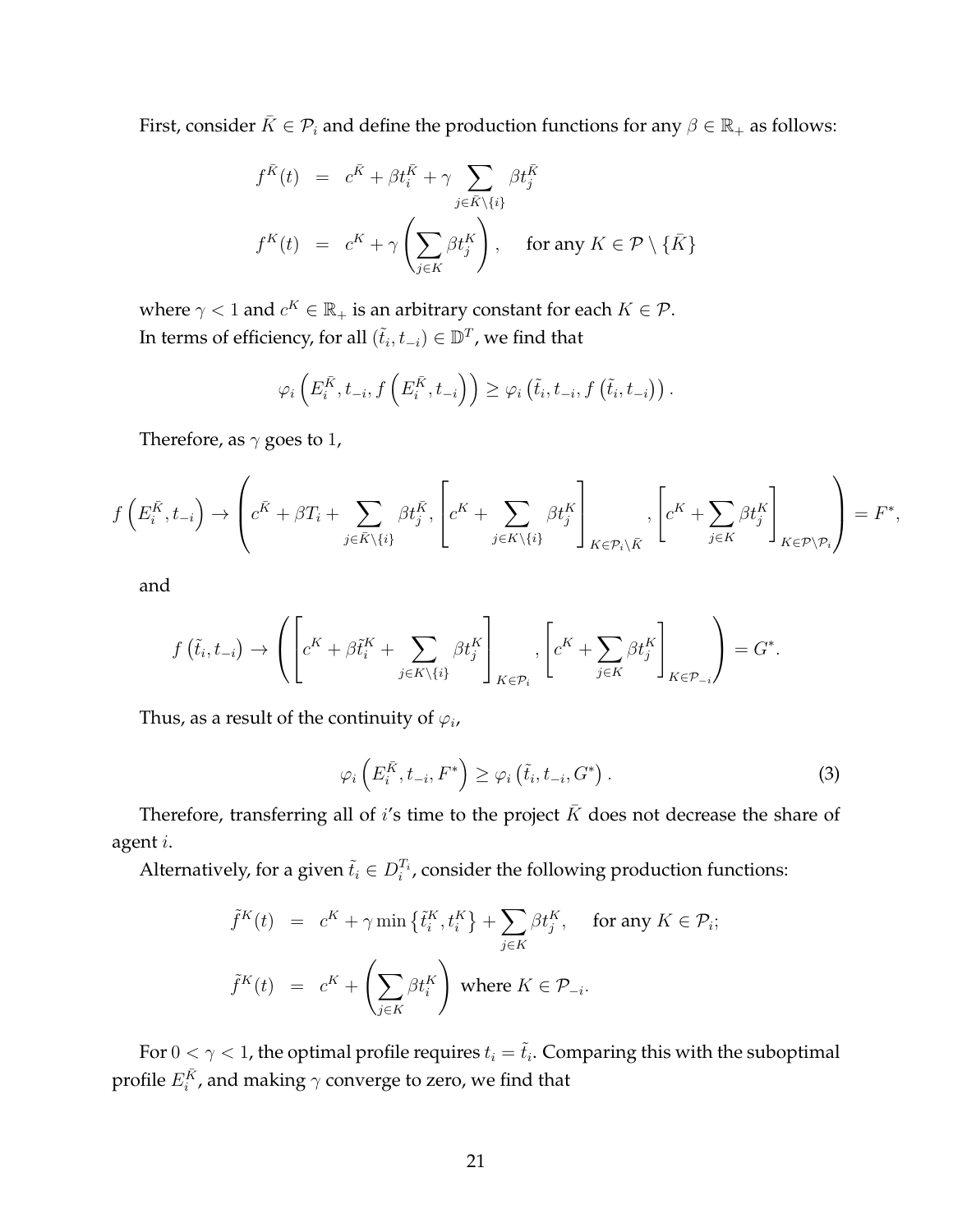$$
\varphi_i\left(E_i^{\bar{K}}, t_{-i}, F^*\right) \leq \varphi_i\left(\tilde{t}_i, t_{-i}, G^*\right). \tag{4}
$$

Therefore, by inequalities 3 and 4,

$$
\varphi_i\left(E_i^{\bar{K}}, t_{-i}, F^*\right) = \varphi_i\left(\tilde{t}_i, t_{-i}, G^*\right) \text{ for all } (\tilde{t}_i, t_{-i}) \in \mathbb{D}^T
$$

Note that  $F^*$  and  $G^*$  coincide in the projects  $\mathcal{P}_{-i}$ , and generate the same aggregate profit within  $\mathcal{P}_i.$  Indeed,  $G^*$  is an arbitrary transfer of  $\beta T_i$  units of profit from project  $\bar{K}$  to projects in  $\mathcal{P}_i\setminus\{\bar{K}\}.$  Thus, since  $\{c^K\}_{K\in\mathcal{P}}$  and  $\beta$  are arbitrary non-negative constants, the payoff for agent  $i$  is invariant to the reallocation of profits in the projects in which agent  $i$ is involved.

Hence, through Steps 1 and 2,  $\varphi_i$  depends on the aggregate profit of the projects to which i belongs, as well as others' time allocations and profits only. When there is no confusion, we denote the payment  $\varphi_i\left(t,F\right)$  of agent  $i$  simply as  $\varphi_i\left(\sum_{K\in\mathcal{P}_i}F^K,\left(F^B\right)_{B\in\mathcal{P}_{-i}},t_{-i}\right)$  .

**Step 3**: We show that a mechanism is a non-decreasing function on the total output of its own projects.

For any  $\bar{K} \in \mathcal{P}$ , such that  $i \in \bar{K}$ , consider the following production functions:

$$
\begin{aligned}\n\tilde{f}^{\bar{K}}(t) &= c^{\bar{K}} + \delta t_i^{\bar{K}}; \\
\tilde{f}^{\bar{K}}(t) &= c^{\bar{K}}, \quad \text{for any } K \in \mathcal{P} \setminus \{\bar{K}\}.\n\end{aligned}
$$

where  $\delta > 0$  and  $c^K \in \mathbb{R}_+$  is an arbitrary constant for each  $K \in \mathcal{P}$ .

Next, at the efficient profile, agent  $i$  contributes his full time allocation to the project  $\overline{K}$ , whereas the time allocation of the rest of the agents is irrelevant. Therefore, for any arbitrary profile  $t$ :

$$
\varphi_i\left((c^{\bar{K}}+\delta T_i,c^{-\bar{K}}),\left(c^B\right)_{B\in\mathcal{P}_{-i}},t_{-i}\right)\geq\varphi_i\left((c^{\bar{K}}+\delta t_i^{\bar{K}},c^{-\bar{K}}),\left(c^B\right)_{B\in\mathcal{P}_{-i}},t_{-i}\right).
$$

Thus, by step 2,

$$
\varphi_i\left(\sum_{K\in\mathcal{P}_i} c^{K} + \delta T_i, \left(c^{B}\right)_{B\in\mathcal{P}_{-i}}, t_{-i}\right) \geq \varphi_i\left(\sum_{K\in\mathcal{P}_i} c^{K} + \delta t_i^{\bar{K}}, \left(c^{B}\right)_{B\in\mathcal{P}_{-i}}, t_{-i}\right).
$$

Since  $\delta > 0$ ,  $\{c^K\}_{K \in \mathcal{P}_i}$  and  $t^K_i \leq T_i$  are arbitrary numbers, agent i's payoff is nondecreasing on the total output of his own projects.  $\Box$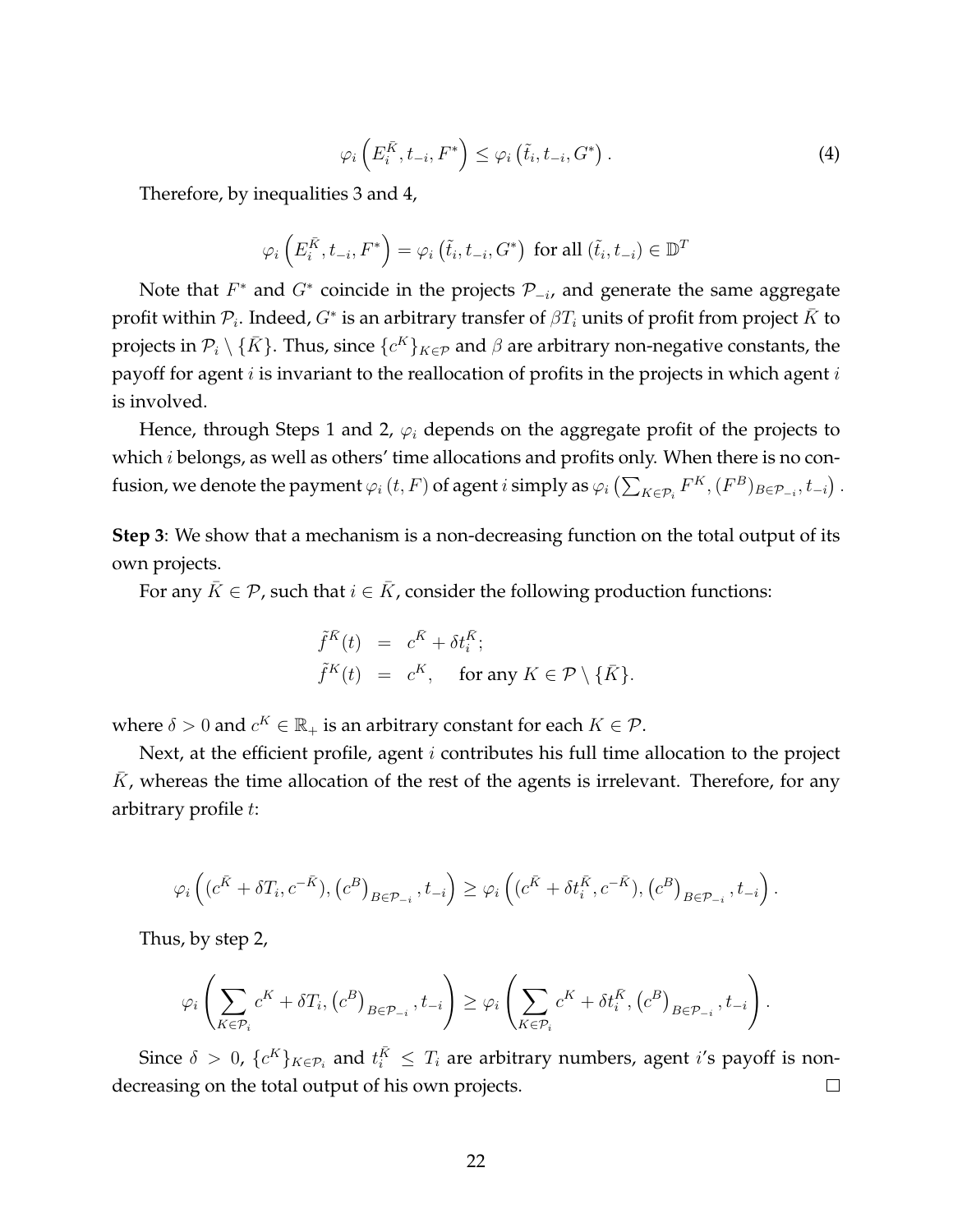### **Proof of Theorem 2**

*Proof.* Clearly, the second part of the theorem implies the first part. We prove in Steps 1 and 2 the second part. Step 3 proves the third part.

Consider the mechanism  $\varphi$ , which is efficient, continuous, anonymous, and time-independent. **Step 1**: We show that  $\varphi$  is linear.

Note that according to Theorem 1, anonymity, and time independence, there exists a function *g*, such that  $\varphi_i$  can be written as

$$
\varphi_i(F) = g\left(\sum_{K \in \mathcal{P}_i^C} F^K, (F^B)_{B \in \mathcal{P}_{-i}^C}\right) \tag{5}
$$

for all  $i \in N$  and  $F \in \mathbb{F}$ .

It is important to remark that anonymizing the output of  $g\left(\sum_{K\in \mathcal{P}_i^C}F^K, (F^B)_{B\in \mathcal{P}_{-i}^C}\right)$  $\big)$  is the same as for any project profit permutation with equal cardinality in  $\mathcal{P}^C_{-i}$ .

In fact, if  $\overline{M} = (M, M, ..., M)$  for any  $M \in \mathbb{R}$ , by anonymity and budget balance

$$
\varphi_i(\bar{M}) = g(|\mathcal{P}_i^C|M, M, ..., M) = \frac{|\mathcal{P}^C|}{|N|}M, \quad \forall i \in N.
$$
 (6)

We proceed to show that  $g$  is linear. Let  $F$  be an arbitrary vector of profits in  $\mathcal{P}^C$ .

Without loss of generality, there are projects  $R\cup\{1\}$  and  $R\cup\{2\}$  in  $\mathcal{P}^C$ , where  $|R|+1\in T$ and  $1 \notin R$ ,  $2 \notin R$ . We denote  $\tilde{F}$  as the vector, such that

$$
\tilde{F}^K = \begin{cases}\nF^{R \cup \{1\}}, & \text{if } K = R \cup \{2\} \\
F^{R \cup \{2\}}, & \text{if } K = R \cup \{1\} \\
F^K, & \text{otherwise.} \n\end{cases}
$$

Note that  $\sum_{K\in \mathcal{P}^C} F^K = \sum_{K\in \mathcal{P}^C} \tilde{F}^K$ . Moreover, by applying anonymity, we have  $\varphi_i(F) = \varphi_i(\tilde{F})$  for all  $i \in N \setminus \{1, 2\}$ . Therefore,

$$
\varphi_1(F) + \varphi_2(F) = \sum_{K \in \mathcal{P}^C} F^K - \sum_{i \in N \setminus \{1,2\}} \varphi_i(F)
$$
  
= 
$$
\sum_{K \in \mathcal{P}^C} F^K - \sum_{i \in N \setminus \{1,2\}} \varphi_i(\tilde{F})
$$
  
= 
$$
\varphi_1(\tilde{F}) + \varphi_2(\tilde{F})
$$

by budget balance, in which case  $\varphi_1(F) - \varphi_1(\tilde{F}) = \varphi_2(\tilde{F}) - \varphi_2(F)$ .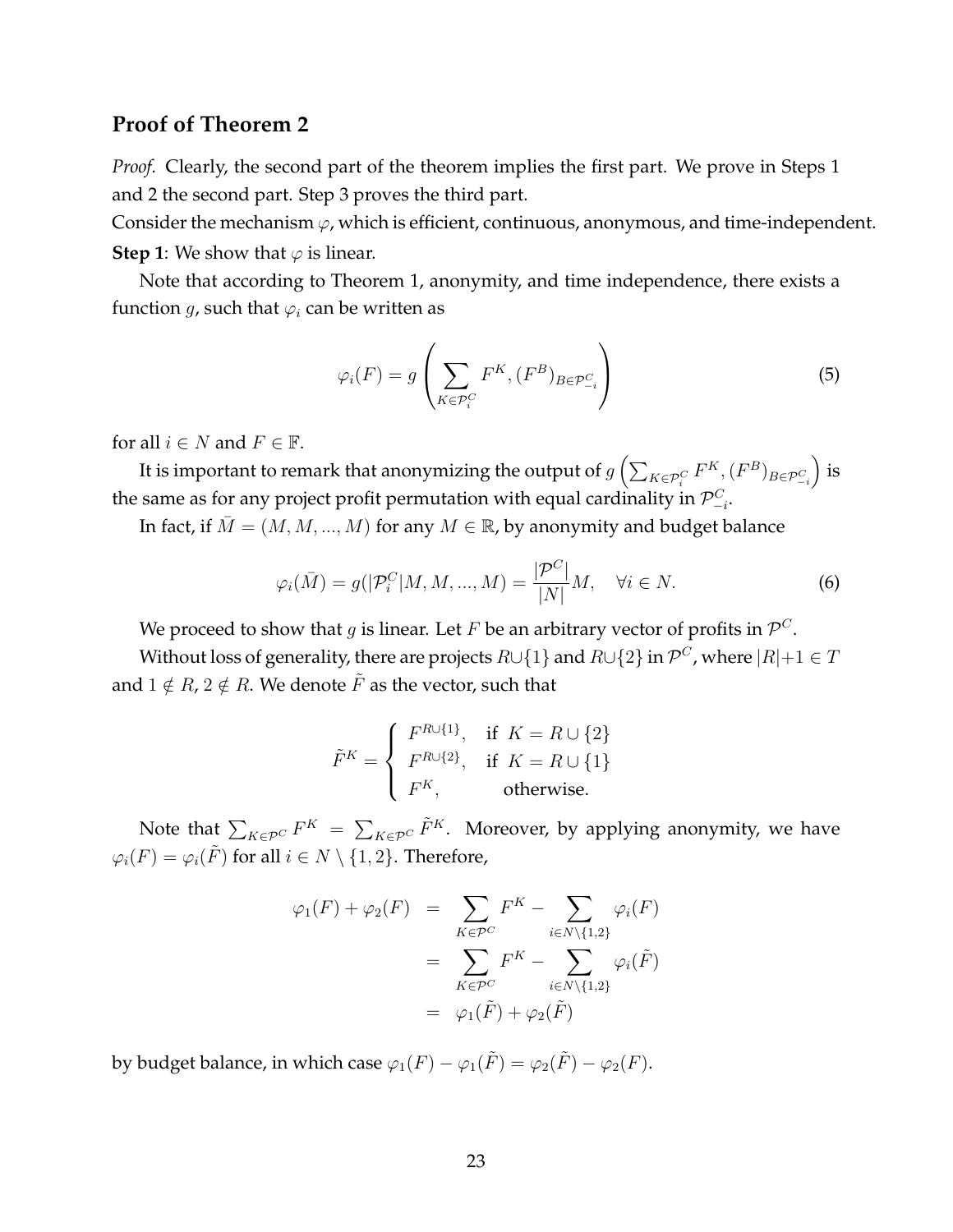Hence, if

$$
A = \sum_{K \in \mathcal{P}_1^C} F^K, \quad x = F^{R \cup \{2\}}, \quad z_{-1} = (F^B)_{B \in \mathcal{P}_{-1}^C \setminus R \cup \{2\}},
$$

$$
B = \sum_{K \in \mathcal{P}_2^C} F^K, \quad y = F^{R \cup \{1\}}, \quad z_{-2} = (F^B)_{B \in \mathcal{P}_{-2}^C \setminus R \cup \{1\}}.
$$

by (5) we have

$$
g(A, x, z_{-1}) - g(A + x - y, y, z_{-1}) = g(B + y - x, x, z_{-2}) - g(B, y, z_{-2}).
$$

Thus, for  $\alpha = x - y$  and  $C = B - \alpha$  we have

$$
g(A, x, z_{-1}) - g(A + \alpha, x - \alpha, z_{-1}) = g(C, x, z_{-2}) - g(C + \alpha, x - \alpha, z_{-2}).
$$

Particularly, observe that it is possible to give a vector  $F$  such that this expression hold for any  $A, C, \alpha \in \mathbb{R}_+$  and  $z = z_{-1} = z_{-2}$  in such a way that

$$
g(A, x, z) - g(A + \alpha, x - \alpha, z) = g(C, x, z) - g(C + \alpha, x - \alpha, z).
$$

This identity means that the change in the output of  $g$  when we transfer an amount of a project to the first entry depends purely on the amount transferred and the cardinality of the project and it does not depend of the amount in the first entry.

Thus, for each cardinality  $b$ , we define the function

$$
h_b(\alpha) := g(A, x, z) - g(A + \alpha, x - \alpha, z)
$$

that measures the change in the output of g when any  $\alpha \in \mathbb{R}_+$  is transferred from any project with cardinality  $b$  to the first entry.

Note that  $h_b(\alpha)$  is an additive function due to

$$
h_b(\alpha) = g(A, x, z) - g(A + \alpha, x - \alpha, z)
$$
  
\n
$$
h_b(\beta) = g(A + \alpha, x - \alpha, z) - g(A + \alpha + \beta, x - \alpha - \beta, z),
$$

and then

$$
h_b(\alpha) + h_b(\beta) = g(A, x, z) - g(A + \alpha + \beta, x - \alpha - \beta, z)
$$
  
= 
$$
h_b(\alpha + \beta).
$$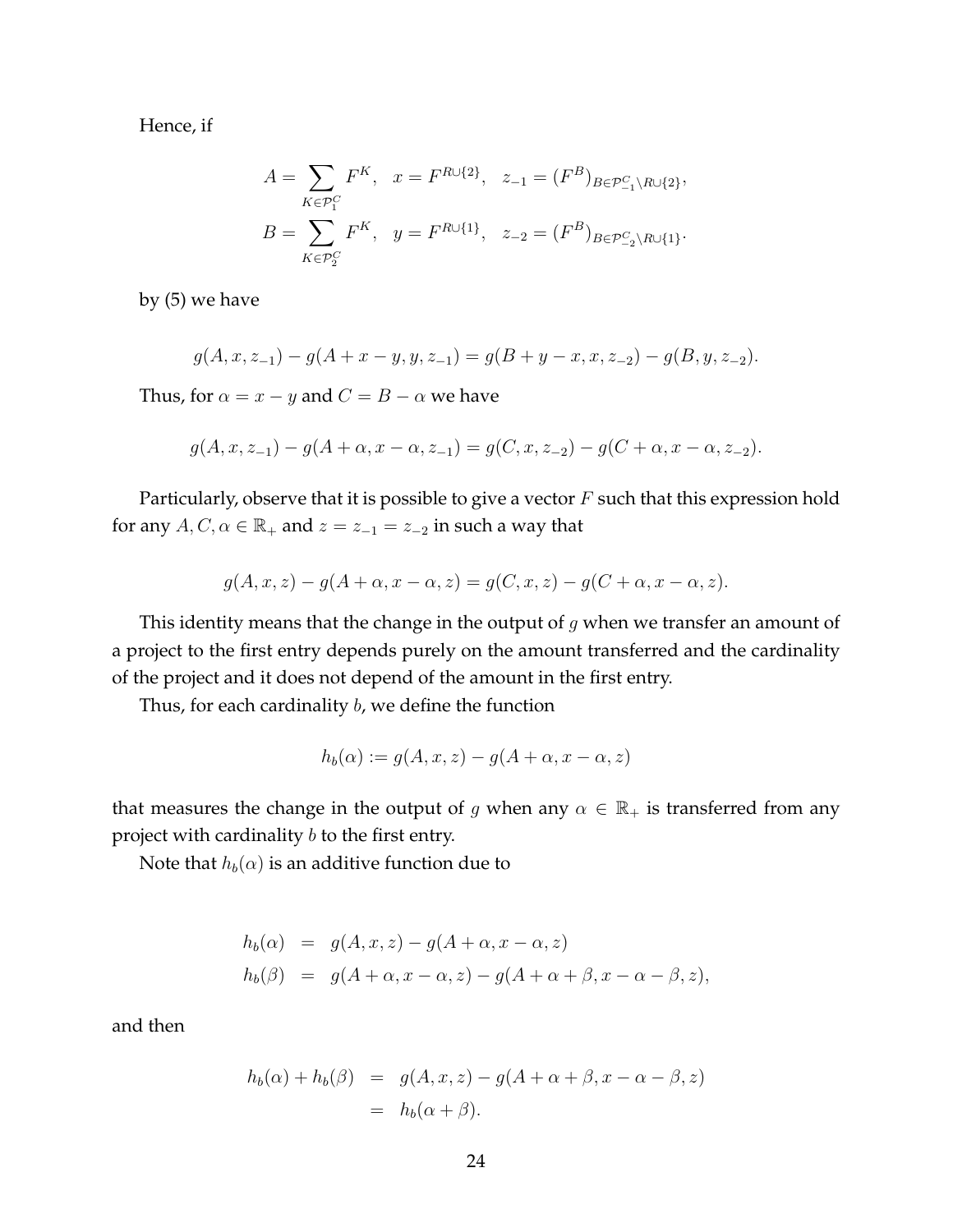Since g is continuous,  $h_b : \mathbb{R} \to \mathbb{R}$  is continuous and additive, then there is  $\lambda_b \in \mathbb{R}$  such that,  $h_b(\alpha) = \lambda_b \alpha$ .

Now, we list all projects in  $\mathcal{P}_{-i}^C$  by  $(B_1, B_2, \ldots, B_r)$  with cardinalities  $(b_1, b_2, \ldots, b_r)$  respectively. If  $\bar{F} = \frac{1}{\mathcal{P}^{\alpha}}$  $\frac{1}{|\mathcal{P}^C|} \sum_{K\in \mathcal{P}^C} F^K$  ,

$$
h_{b_j}(F^{B_j} - \bar{F}) = g\left(\sum_{K \in \mathcal{P}_i^C} F^K + \sum_{p=1}^{j-1} (F^{B_p} - \bar{F}), \bar{F}, \cdots, \bar{F}, F^{B_j}, \cdots, F^{B_r}\right) - g\left(\sum_{K \in \mathcal{P}_i^C} F^C + \sum_{p=1}^j (F^{B_p} - \bar{F}), \bar{F}, \bar{F}, \cdots, \bar{F}, F^{B_j+1}, \cdots, F^{B_r}\right)
$$

Therefore, we have

$$
\sum_{j=1}^r h_{B_j}(F^{B_j}-\bar{F})=g\left(\sum_{K\in\mathcal{P}_i^C} F^K, F^{B_1},\cdots,F^{B_r}\right)-g\left(|\mathcal{P}_i^C|\bar{F},\bar{F},\cdots,\bar{F}\right).
$$

Then, by applying 6, we have

$$
g\left(\sum_{K \in \mathcal{P}_i^C} F^K, F^{B_1}, \cdots, F^{B_r}\right) = \sum_{j=1}^r \lambda_{B_j} (F^{B_j} - \bar{F}) + \frac{|\mathcal{P}^C|}{|N|} \bar{F},
$$

and we conclude that g is linear, following which  $\varphi$  is linear. **Step 2**: We show that

$$
\varphi_i(F) = \alpha \sum_{S \in \mathcal{P}_i^C} F^S + \sum_{R \in \mathcal{P}_{-i}^C} \frac{1 - |R|\alpha}{n - |R|} F^R.
$$

As illustrated, g and  $\varphi$  are linear, and so

$$
\varphi_i(F) = \alpha \sum_{S \in \mathcal{P}_i^C} F^S + \sum_{R \in \mathcal{P}_{-i}^C} \beta_R F^R.
$$

Let  $E_P$  be the vector of profits, so that  $E_P^K = 1$  if  $K = P$  and 0 otherwise. By anonymity  $\varphi_i(E_P) = \alpha$  for all  $i \in P$  and  $\varphi_i(E_P) = \beta_P$  for all  $j \notin P$ .

Now, with the budget balance property, we have

$$
|P|\alpha + (n - |P|)\beta_P = 1.
$$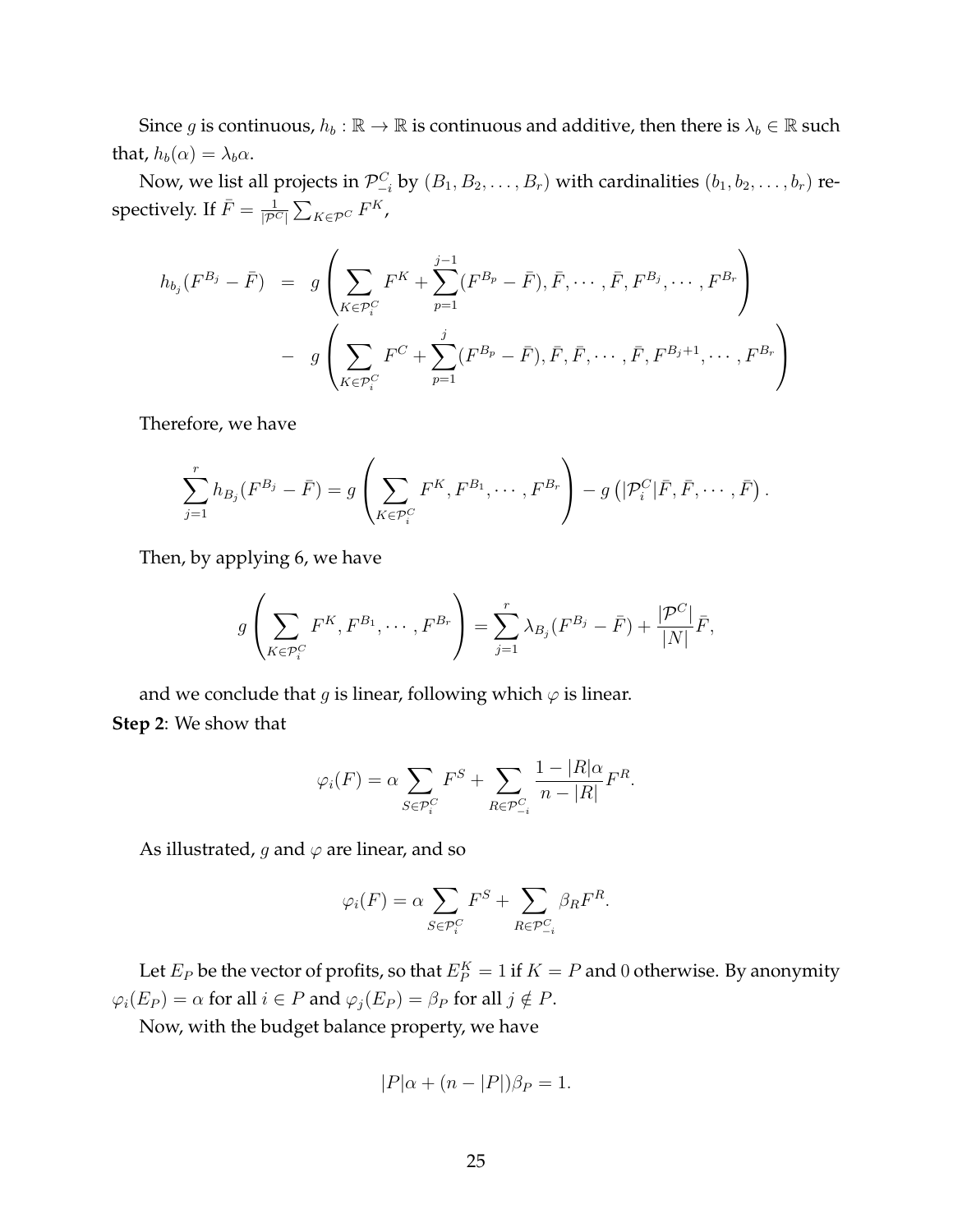Next,

$$
\beta_P = \frac{1 - |P|\alpha}{n - |P|} \quad \text{ for any } P \in \mathcal{P}^C.
$$

Therefore, the step follows immediately.

**Step 3**: We show that if  $P = P^C \cup \{N\}$ , then  $\varphi$  is the average profit mechanism.

If  $\mathcal{P}^C = \emptyset$ , then N is the only feasible project in P. By time-independence, anonymity and budget balance

$$
\varphi\left(F^{N}\right) = \frac{1}{|N|}F^{N}.
$$

On the other hand, if  $C\neq \emptyset$ , there are projects  $R\cup \{1\}$  and  $R\cup \{2\}$  in  $\mathcal{P}^C$ , where  $1\notin R$ ,  $2 \notin R$  and we can proceed as in step 2 to obtain

$$
\varphi_i(F) = \alpha \sum_{S \in \mathcal{P}_i^C} F^S + \sum_{R \in \mathcal{P}_{-i}^C} \frac{1 - |R|\alpha}{n - |R|} F^R,
$$

for some  $\alpha$ .

Through anonymity,  $\varphi_i(E_N) = \alpha$  for all  $i \in N$ . Thus,  $\alpha|N| = 1$  by budget balance and then  $\alpha = 1/|N|$  and

$$
\varphi_i(F) = \frac{1}{|N|} \sum_{K \in \mathcal{P}^C} F^K.
$$

**Proof of Theorem 3**

*Proof.* **Property (iii)** ⇒ **Property (i)** is obvious. We show in steps A1-A3 that **Property (i)** ⇒ **Property (iii).**

**Step A1.**  $\varphi_i$  is independent of time.

By applying Theorem 1, the payoff  $\varphi_i$  of agent *i* depends only on the time allocations of others. We now demonstrate that  $\varphi_i$  is independent of the others' time allocations  $t_{-i}$ . Consider the following constant production functions:

$$
f^K(t^K) = \alpha^K, \quad \forall K \in \mathcal{P}.
$$

Note that under these production functions, any allocation of time is an efficient Nash equilibrium. Suppose that the time for some agent  $j\neq i$  increases from  $T_j$  to  $\tilde T_j=T_j+\epsilon$ for  $\epsilon > 0$ .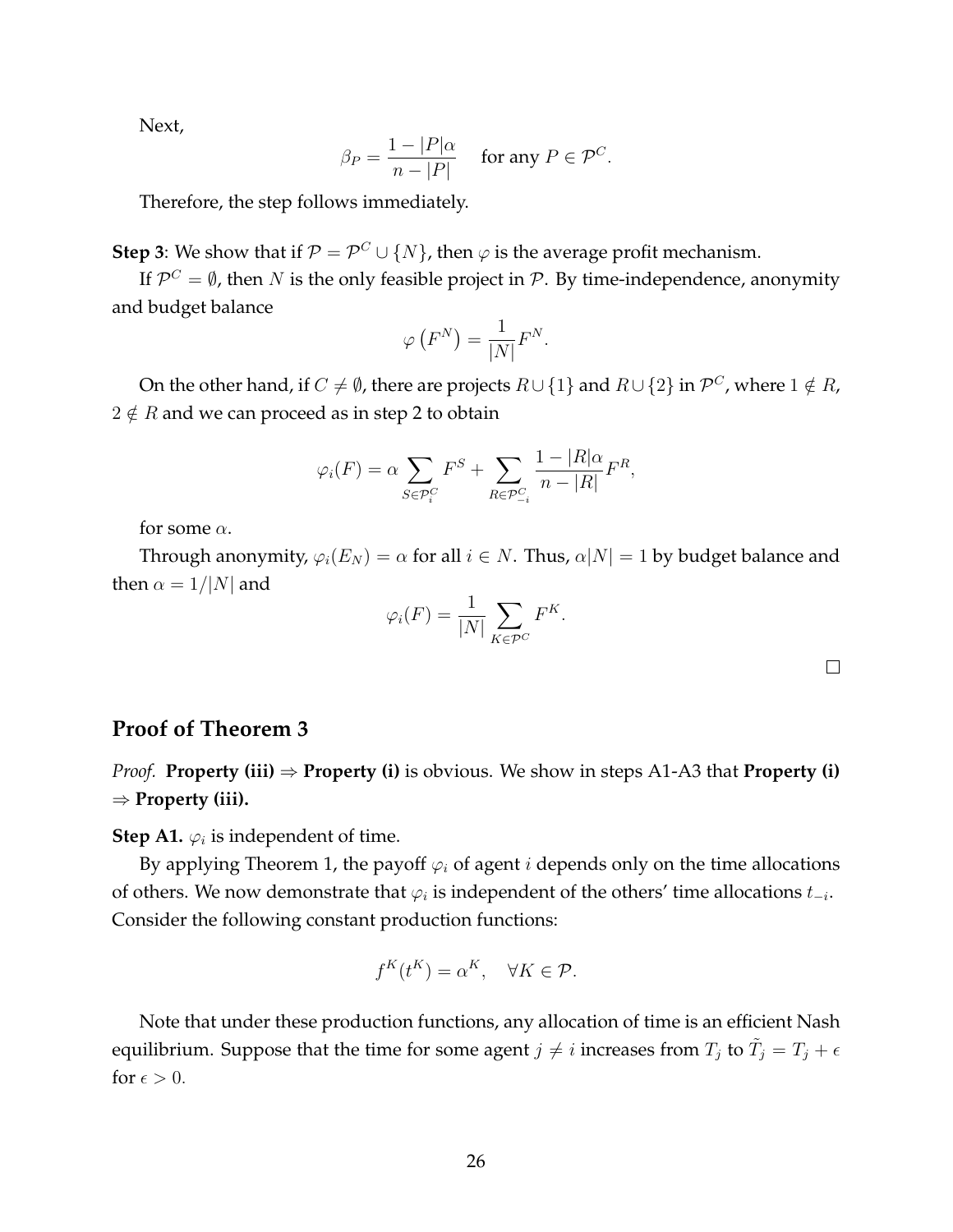Now, for any project  $K$  in which agent  $j$  belongs to, time-monotonicity implies that there is an efficient and continuous extension  $\Phi$  of  $\varphi$  over  $[T_j,T_j+\epsilon]$  such that

$$
\Phi_i\left(\alpha;\bar{t}_{-\{i,j\}},\bar{t}_j^K+\epsilon,\left(\bar{t}_j^P\right)_{P\in\mathcal{P}_j\setminus\{K\}}\right)\geq\varphi_i\left(\alpha;t_{-i}\right),\quad\forall i,\quad t_{-i}\quad\text{ and }\quad\bar{t}_{-i}.
$$

By taking the limit as  $\epsilon$  tends to zero,

$$
\varphi_i(\alpha; \overline{t}_{-i}) \geq \varphi_i(\alpha; t_{-i}), \quad \forall i, \quad t_{-i} \quad \text{and} \quad \overline{t}_{-i}.
$$

By exchanging the roles of  $t_{-i}$  and  $\bar{t}_{-i}$ , we find that

$$
\varphi_i(\alpha; t_{-i}) \ge \varphi_i(\alpha; \overline{t}_{-i}), \quad \forall i, \quad t_{-i} \quad \text{and} \quad \overline{t}_{-i}.
$$

Thus,

$$
\varphi_i(\alpha; t_{-i}) = \varphi_i(\alpha; \tilde{t}_{-i}), \quad \forall i, \quad t_{-i} \quad \text{and} \quad \tilde{t}_{-i}.
$$

Thus,  $\varphi$  is independent of time allocation. For simplicity, we write  $\varphi(F)$  instead of  $\varphi(t, F)$ .

**Step A2.** Now, we show that the payoff of an agent is invariant to transfers of profit between connected projects.

Consider two non-disjoint projects, namely R and S. Let j be a player in  $R \cap S$ . Furthermore, consider the following set of production functions for any  $\beta \in \mathbb{R}_+$ :

$$
f^{R}(t^{R}) = \alpha^{R} + \beta t_{j}^{R};
$$
  
\n
$$
f^{S}(t^{S}) = \alpha^{S} + \beta t_{j}^{S};
$$
  
\n
$$
f^{K}(t^{K}) = \alpha^{K}, \quad \forall K \neq R, S.
$$

Note that under efficiency, agent  $j$  assigns any distribution of his time to projects  $R$ and  $S$  while the other agents assign their time arbitrarily.

Now, consider that the time for agent  $j$  increases, i.e.  $\tilde{T}_j = T_j + \epsilon.$ 

By time-monotonicity, there is an efficient and continuous extension  $\Phi$  of  $\varphi$  such that

$$
\varphi_i\left(\alpha^{-S,R},\alpha^S+\beta T_j,\alpha^R\right)\leq \Phi_i\left(\alpha^{-S,R},\alpha^S,\alpha^R+\beta(T_j+\epsilon)\right),
$$

for any player  $i$ .

The limit as  $\epsilon$  tends to 0 implies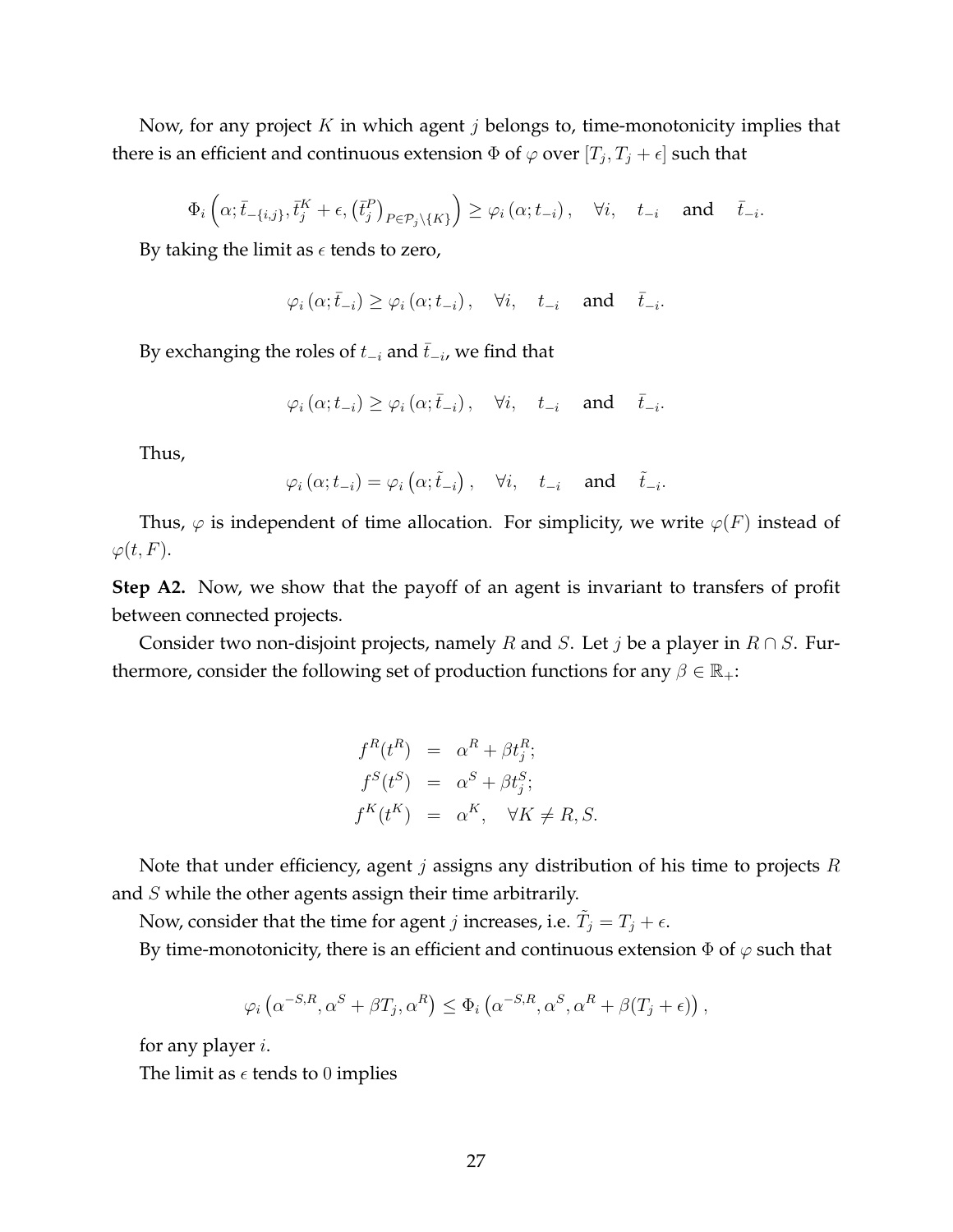$$
\varphi_i\left(\alpha^{-S,R},\alpha^S+\beta T_j,\alpha^R\right)\leq \varphi_i\left(\alpha^{-S,R},\alpha^S,\alpha^R+\beta T_j\right).
$$

By exchanging the assignment of time, we have

$$
\varphi_i\left(\alpha^{-S,R},\alpha^S,\alpha^R+\beta T_j\right)\leq \Phi_i\left(\alpha^{-S,R},\alpha^S+\beta(T_j+\epsilon),\alpha^R\right).
$$

The limit as  $\epsilon$  tends to 0 implies

$$
\varphi_i\left(\alpha^{-S,R}, \alpha^S, \alpha^R + \beta T_j\right) \leq \varphi_i\left(\alpha^{-S,R}, \alpha^S + \beta T_j, \alpha^R\right)
$$

.

Then,

$$
\varphi_i\left(\alpha^{-S,R},\alpha^S,\alpha^R+\beta T_j\right)=\varphi_i\left(\alpha^{-S,R},\alpha^S+\beta T_j,\alpha^R\right),
$$

Hence, the payoff of any agent  $i$  is invariant to transfers of profit between non-disjoint projects. By repeating the argument for all pairs of non-disjoint projects in the sequence of connectedness, we complete the proof.

When there is no confusion, we denote  $\varphi(t, F)$  simply as  $\varphi(A)$ , where  $A \in \mathcal{P}/\sim$  and

$$
A_{[P]} = \sum_{K \in [P]} F^K.
$$

**Step A3.** We prove that  $\varphi(A)$  is monotonic.

Let  $A\in\mathbb{R}^{\mathcal{P}/\sim}$  and consider the vector  $\tilde{A}=(\tilde{A}_{[j]},A_{-[j]})\in\mathbb{R}^{\mathcal{P}/\sim}$  such that  $\tilde{A}_{[j]}>\tilde{A}_{[j]}$  for some  $j \in N$ . We will show that  $\varphi(\tilde{A}) \geq \varphi(A)$ .

We denote  $\mathcal{P}/\sim=\{[S_1],\ldots,[S_t]\}$ , where  $S_k\in\mathcal{P}$  is a representative project of the class  $[S_k]$  for  $k = 1, \ldots, t$ , and  $[S_k] \neq [S_l]$  for all k and l. Without loss of generality, assume that  $[S_1] = [j].$ 

Define the following production functions:

$$
f^{K}(t^{K}) = \frac{A_{[K]}}{T_{j}} t_{j}^{K}, \text{ for } K = S_{1},
$$
  
\n
$$
f^{K}(t^{K}) = A_{[K]}, \text{ for } K = S_{k} \text{ and } k = 2, ..., t,
$$
  
\n
$$
f^{K}(t^{K}) = 0, \text{ for all } K \notin \{S_{1}, ..., S_{t}\}.
$$

Note that under efficiency, agent  $j$  assigns his time to project  $S_1$ . Such efficient vector generates profits in  $\mathcal{P}/\sim$  equal to  $A.$  On the other hand, for an increase of time to  $\tilde{T}_j=0$  $\tilde{A}_{[j]}T_j$ , the efficient allocation generates profits in  $\mathcal{P}/\sim$  equal to  $\tilde{A}$ . Therefore, by time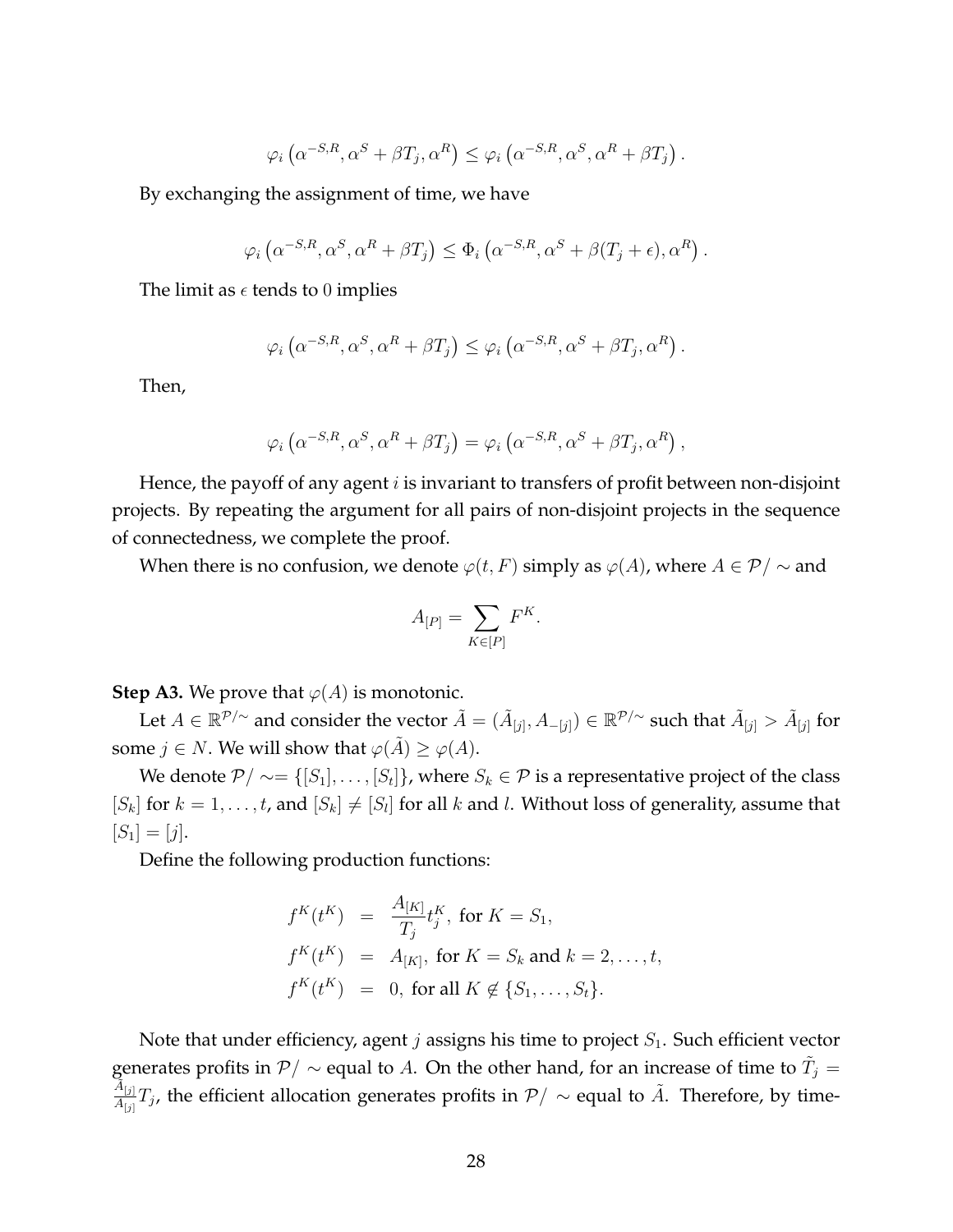monotonicity,  $\varphi(A) \leq \varphi(\tilde{A})$ .

**Property (iii)** ⇒ **Property (ii)** is obvious. We show in steps B1-B3 that **Property (ii)** ⇒ **Property (iii).**

**Step B1.**  $\varphi_i$  is independent of time.

By applying Theorem 1, the payoff of agent  $i$  depends only on the time allocations of others:

 $\varphi_i(t, F) = \varphi_i(F; t_{-i}), \quad \forall i \in N.$ 

We now establish that  $\varphi_i$  is independent of the others' time allocations  $t_{-i}.$ Consider the following constant production functions:

$$
f^K(t^K) = \alpha^K, \quad \forall K \in \mathcal{P}.
$$

Note that under these production functions, any allocation of time is an efficient Nash equilibrium. Suppose that the technology in the project S has been improved.

$$
\tilde{f}^S(t^S) = \alpha^S + \epsilon.
$$

Then, through technology monotonicity,

$$
\varphi_i\left(\left(\alpha^K\right)_{K\in\mathcal{P}\setminus S},\alpha^S+\epsilon;\tilde{t}_{-i}\right)\geq\varphi_i\left(\alpha;t_{-i}\right),\quad\forall i,\quad t_{-i}\quad\text{ and }\quad\tilde{t}_{-i}.
$$

By taking the limit as  $\epsilon$  tends to zero,

$$
\varphi_{i}\left(\alpha;\tilde{t}_{-i}\right)\geq \varphi_{i}\left(\alpha;t_{-i}\right),\quad\forall i,\quad t_{-i}\quad\text{ and }\quad\tilde{t}_{-i}.
$$

By exchanging the roles of  $t_{-i}$  and  $\tilde{t}_{-i}$  we find that

$$
\varphi_{i}\left(\alpha; t_{-i}\right) \geq \varphi_{i}\left(\alpha; \tilde{t}_{-i}\right), \quad \forall i, \quad t_{-i} \quad \text{ and } \quad \tilde{t}_{-i}.
$$

Thus,

$$
\varphi_{i}\left(\alpha; t_{-i}\right)=\varphi_{i}\left(\alpha; \tilde{t}_{-i}\right), \quad \forall i, \quad t_{-i} \quad \text{ and } \quad \tilde{t}_{-i}.
$$

Therefore,  $\varphi$  is independent of  $t_{-i}$ . For simplicity, we write  $\varphi(t, F)$  simply as  $\varphi(F)$ .

**Step B2.** In this step, we show that the payoff of an agent is invariant to transfers of profit between connected projects. Consider two non-disjoint projects, namely  $R$  and  $S$ . Let  $j$ be a player in  $R \cap S$ . Furthermore, consider the following set of production functions: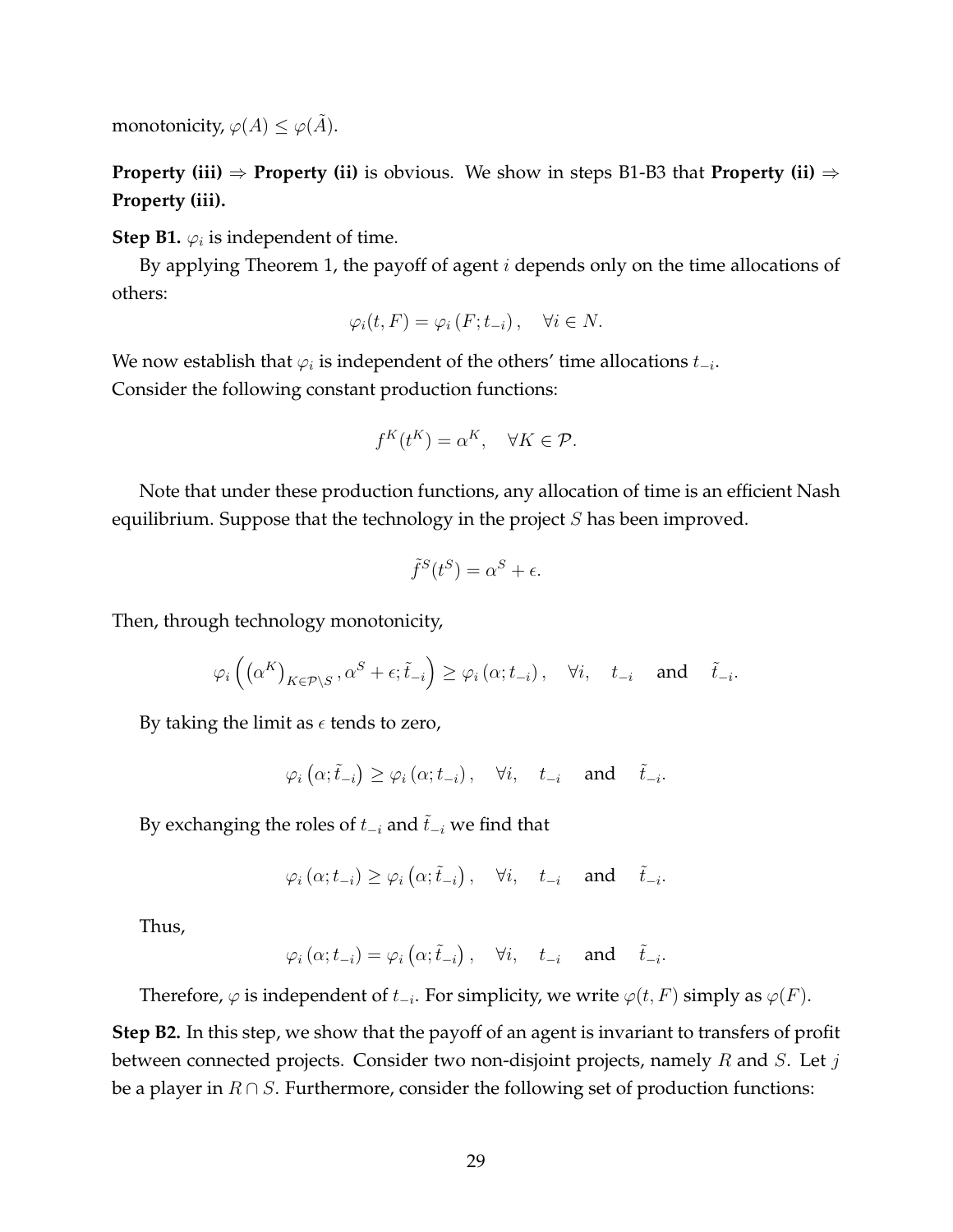$$
f^{T}(t^{R}) = c^{R} + \beta t_{j}^{R};
$$
  
\n
$$
f^{S}(t^{S}) = c^{S} + \beta t_{j}^{S};
$$
  
\n
$$
f^{K}(t^{K}) = c^{K}, \quad \forall K \neq S, R,
$$

for any  $\beta \in \mathbb{R}_+$ .

Note that under efficiency, agent  $j$  assigns any distribution of his time to projects  $R$ and *S* while other agents assign their time arbitrarily.

Consider the following technology improvement of  $f^T$ :

$$
f^{T}(t^{R}) = c^{R} + \beta t_{j}^{R} + \epsilon;
$$
  
\n
$$
f^{S}(t^{S}) = c^{S} + \beta t_{j}^{S};
$$
  
\n
$$
f^{K}(t^{K}) = c^{K}, \quad \forall K \neq S, R.
$$

Through technology monotonicity, the payoff for any player  $i$  satisfies the notion that

$$
\varphi_i\left(c^{-S,R},c^S+\beta T_j,c^R\right)\leq \varphi_i\left(c^{-S,R},c^S,c^R+\beta T_j+\epsilon\right).
$$

At the limit, when  $\epsilon$  tends toward zero, we find that

$$
\varphi_i\left(c^{-S,R}, c^S + \beta T_j, c^R\right) \leq \varphi_i\left(c^{-S,R}, c^S, c^R + \beta T_j\right).
$$

Alternatively, consider the production functions:

$$
f^{T}(t^{R}) = c^{R} + \beta t_{j}^{R};
$$
  
\n
$$
f^{S}(t^{S}) = c^{S} + \beta t_{j}^{S} + \epsilon;
$$
  
\n
$$
f^{K}(t^{K}) = c^{K}, \quad \forall K \neq S, R,
$$

By repeating the above argument we find that

$$
\varphi_i\left(c^{-S,R},c^R+\beta T_j,c^S\right)\leq \varphi_i\left(c^{-S,R},c^R,c^S+\beta T_j+\epsilon\right).
$$

As  $\epsilon$  tends toward zero, this leads to

$$
\varphi_i\left(c^{-S,R},c^R+\beta T_j,c^S\right)\leq \varphi_i\left(c^{-S,R},c^R,c^S+\beta T_j\right).
$$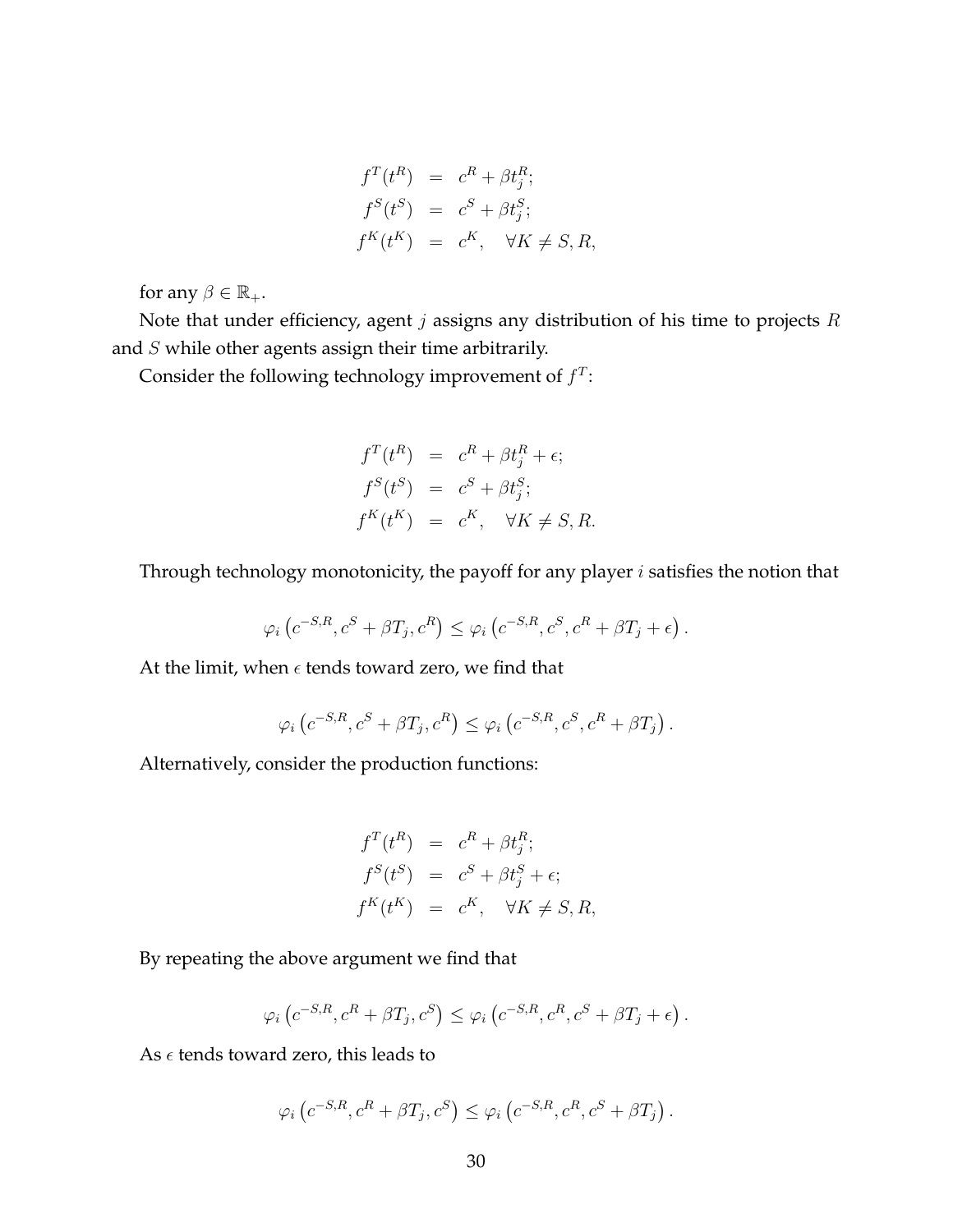Thus,

$$
\varphi_i\left(c^{-S,R},c^S,c^R+\beta T_j\right)=\varphi_i\left(c^{-S,R},c^S+\beta T_j,c^R\right),
$$

Hence, the payoff for any agent  $i$  is invariant to transfers of profit between non-disjoint projects. Repeating the argument for all pairs of non-disjoint projects completes the proof.

When there is no confusion, we denote  $\varphi(t, F)$  simply as  $\varphi(A)$ , where  $A \in \mathcal{P}/\sim$  and

$$
A_{[P]} = \sum_{K \in [P]} F^K.
$$

**Step B3.** We prove that  $\varphi$  is monotonic.

Consider the following constant production functions:

$$
f^K(t^K) = a^K, \quad \forall K \in \mathcal{P},
$$

such that

$$
A_{[P]} = \sum_{K \in [P]} a^K
$$

Note that any allocation of time is an efficient Nash equilibrium.

Suppose that the technology in the project  $S \in \mathcal{P}$  has been improved by an arbitrary  $\epsilon > 0$ :

$$
\tilde{f}^S(t^S) = \alpha^S + \epsilon.
$$

By technology monotonicity,

$$
\varphi(A_{[S]}, A_{-[S]}) \leq \varphi(A_{[S]} + \epsilon, A_{-[S]}) \quad \forall \epsilon > 0 \quad \forall S \in \mathcal{P}.
$$

 $\Box$ 

# **References**

Clarke, E. H. (1971). Multipart pricing of public goods. *Public choice*, 11(1):17–33.

- de Clippel, G., Moulin, H., and Tideman, N. (2008). Impartial division of a dollar. *Journal of Economic Theory*, 139(1):176–191.
- Deb, J., Li, J., and Mukherjee, A. (2016). Relational contracts with subjective peer evaluations. *The RAND Journal of Economics*, 47(1):3–28.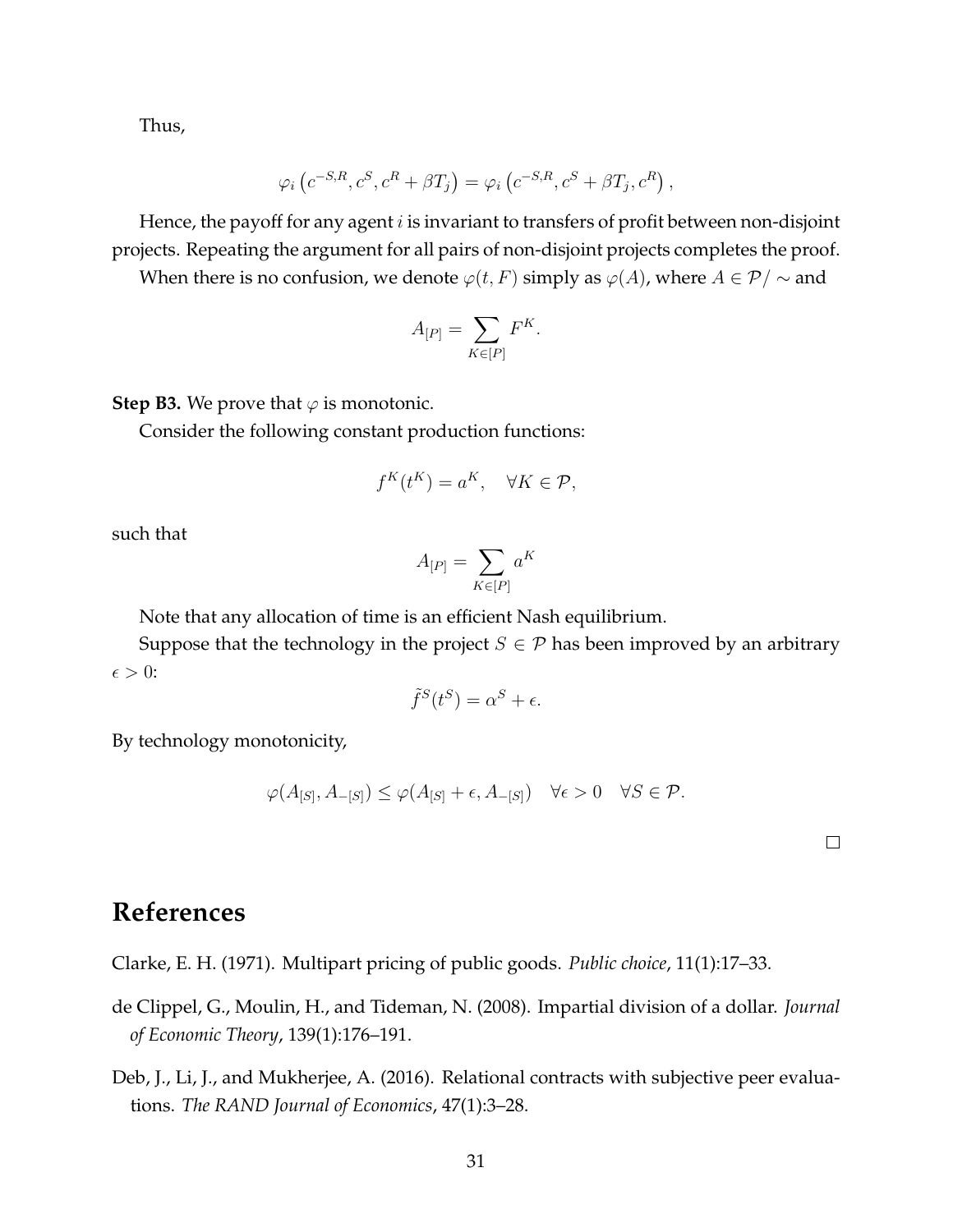- Groves, T. (1973). Incentives in teams. *Econometrica: Journal of the Econometric Society*, pages 617–631.
- Holmstrom, B. (1982). Moral hazard in teams. *Bell Journal of Economics*, 13(2):324–340.
- Holmstrom, B. et al. (1979). Moral hazard and observability. *Bell journal of Economics*, 10(1):74–91.
- Hougaard, J. L., Moreno-Ternero, J. D., Tvede, M., and Østerdal, L. P. (2017). Sharing the proceeds from a hierarchical venture. *Games and Economic Behavior*, 102:98–110.
- Hougaard, J. L. and Tvede, M. (2015). Minimum cost connection networks: Truth-telling and implementation. *Journal of Economic Theory*, 157:76–99.
- Juarez, R., Ko, C. Y., and Xue, J. (2018). Sharing sequential values in a network. *Journal of Economic Theory*, 177:734–779.
- Juarez, R. and Kumar, R. (2013). Implementing efficient graphs in connection networks. *Economic Theory*, 54(2):359–403.
- Mackenzie, A. (2015). Symmetry and impartial lotteries. *Games and Economic Behavior*, 94:15–28.
- Moulin, H. (2002). Axiomatic cost and surplus sharing. *Handbook of social choice and welfare*, 1:289–357.
- Moulin, H. and Thomson, W. (1988). Can everyone benefit from growth?: Two difficulties. *Journal of Mathematical Economics*, 17(4):339–345.
- Rayo, L. (2007). Relational incentives and moral hazard in teams. *The Review of Economic Studies*, 74(3):937–963.
- Thomson, W. (1994). Resource-monotonic solutions to the problem of fair division when preferences are single-peaked. *Social Choice and Welfare*, 11(3):205–223.
- Thomson, W. (1995). Population-monotonic solutions to the problem of fair division when preferences are single-peaked. *Economic Theory*, 5(2):229–246.
- Thomson, W. (2003). Axiomatic and game-theoretic analysis of bankruptcy and taxation problems: a survey. *Mathematical social sciences*, 45(3):249–297.
- Thomson, W. (2011). Fair allocation rules. *Handbook of social choice and welfare*, 2:393–506.